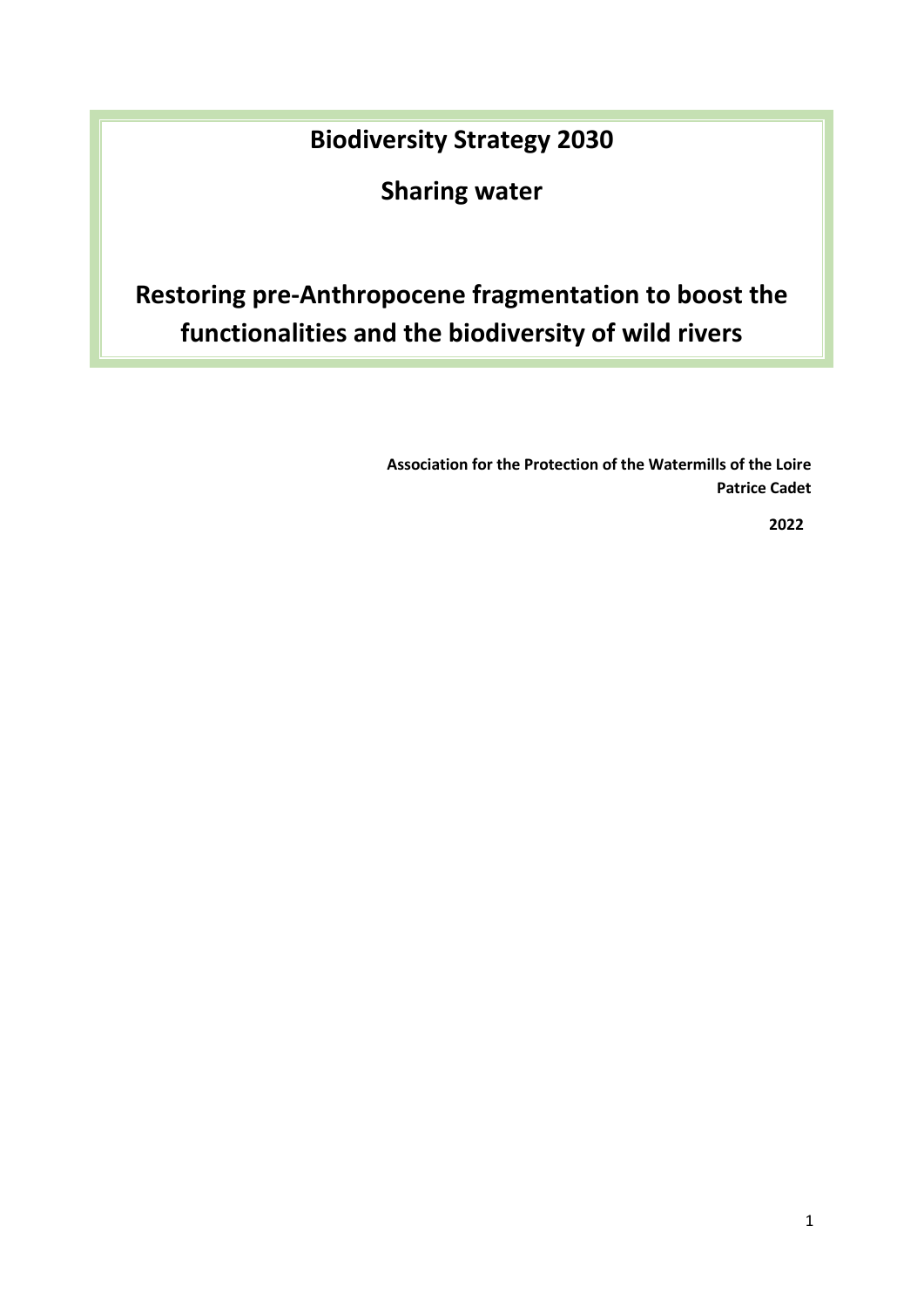| <b>Summary</b>                                                            | 3              |
|---------------------------------------------------------------------------|----------------|
| <b>Introduction</b>                                                       | 4              |
| The tracks                                                                | $\overline{7}$ |
| From the anthropized river to the wild river: impact of obstacles         | 9              |
| 20 years of destruction: assessment                                       | 11             |
| The consequences of the constant disturbance of the ecosystem through the |                |
| restoration of ecological continuity                                      | 13             |
| Barriers and natural selection for migratory fish survival                | 13             |
| <b>Invisible barriers</b>                                                 | 14             |
| <b>Natural physical barriers</b>                                          | 14             |
| <b>Chemicals</b>                                                          | 14             |
| Socio-economic barriers: fishing, catfish regulation and stocking         | 16             |
| <b>Fishing</b>                                                            | 16             |
| <b>Catfish</b>                                                            | 16             |
| The releases of repopulation                                              | 17             |
| Prey                                                                      | 17             |
| Proposals to extend aquatic biodiversity                                  | 17             |
| Priority 1: Avoiding the absence of water in the rivers                   | 17             |
| How to keep water                                                         | 18             |
| When to store water                                                       | 19             |
| Where to keep water                                                       | 19             |
| <b>Priority 2: Good water quality</b>                                     | 19             |
| <b>Priority 3: Specific species</b>                                       | 21             |
| The diadromous species                                                    | 21             |
| <b>Farmed fish</b>                                                        | 21             |
| <b>Invasive species</b>                                                   | 21             |
| <b>Conclusion</b>                                                         | 22             |
| <b>Bibliography</b>                                                       | 25             |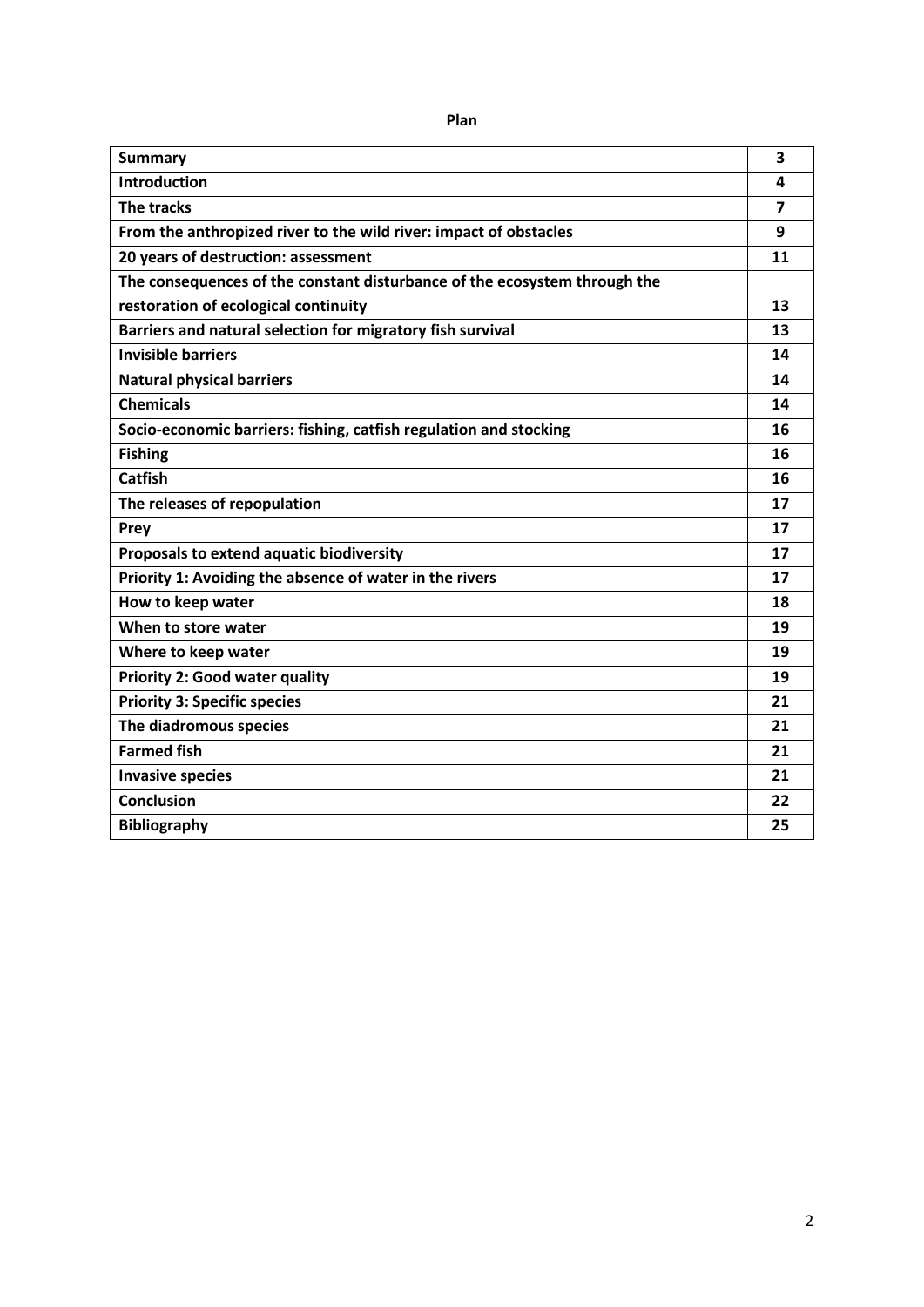#### **Summary**

There is a huge contrast between the measures that are being taken to slow down climate disruption in the next 50 years or so, and the fact that it only takes a few minutes for most aquatic organisms to die when the water disappears. What was unthinkable 20 years ago is now becoming a reality with the appearance of extremely long droughts, which completely dry up our rivers, a situation that experts predict will become more and more severe in the coming years.

In all the countries of the world, when the rain no longer falls, the only way to have water is to store it in large quantities with dams or reservoirs when the rain is too abundant and causes flooding. Everything that contributes to facilitate the flow of water directly to the sea without keeping any, inevitably leads to a disaster for humans and nature. This situation is totally artificial. Water has always been retained in rivers, even before there were humans on earth.

In this context, the integral safeguarding of the historical aquatic biodiversity takes a back seat to the need to allow as many of the organisms that compose it today to survive until climate disruption is stopped, which is at least a century. One of the actions will be to restore their habitat, i.e., the pre-Anthropocene wild rivers in which this biodiversity has flourished. The main challenge is to reconstitute the natural fragmentation of wild rivers, consisting of hundreds of thousands of small dams that woodjams and beavers had built over 10 million years. The levelling of the highest dams we have built, used to produce energy and drinking water, has become impossible, except to put human life in danger. However, it is these large dams that have physically blocked the movement of fish and sediments, fuelling the strategy of restoring ecological continuity by destroying obstacles. A strategy which, in order to be applied, has been forced to fall back on the removal of small structures apparently "without determining human use", such as mill or agricultural weirs. Unfortunately, this policy eliminates the only characteristic components of wild rivers that still exist today: the small structures, initially built by animals, then by mill builders. Their presence causes a slowing of the current and a raising of the water line at the origin of all the natural functionalities of wild rivers. Natural functionalities transferred to the current rivers thanks to the weirs. It is likely that the perpetual destabilization of the hydrological regime of rivers by repeated operations of hydromorphology, and more particularly the destruction of weirs conducted over the last 40 years, have largely contributed to the disorientation of migratory species, as well as sedentary ones, participating in the acceleration of the erosion of aquatic biodiversity over such a short period of 30 years, while the climate is degrading much more slowly.

Besides, what would we do to restore wild rivers today without intervening directly in the river? It's simple, we would have to get another engineer to do the job who has proven himself before us. the beaver. It is the only known engineer of the "river ecosystem". And what would the beaver do to rebuild this ecosystem that we would entrust to him after having erased all our structures across the minor or major bed: he would rebuild our mill weirs in wood, but of the same size. This is proof that the key to the wild river lies in this type of structure.

This proposal relies on the contrary on the existing fragmentation, to transform the disadvantages related to the movement of certain migratory species, into advantages. The first of these being, for dams, the ability to feed the river permanently, even during intense droughts that dry up the springs. The collateral benefits of water inflows allow the correction of other parameters that are degrading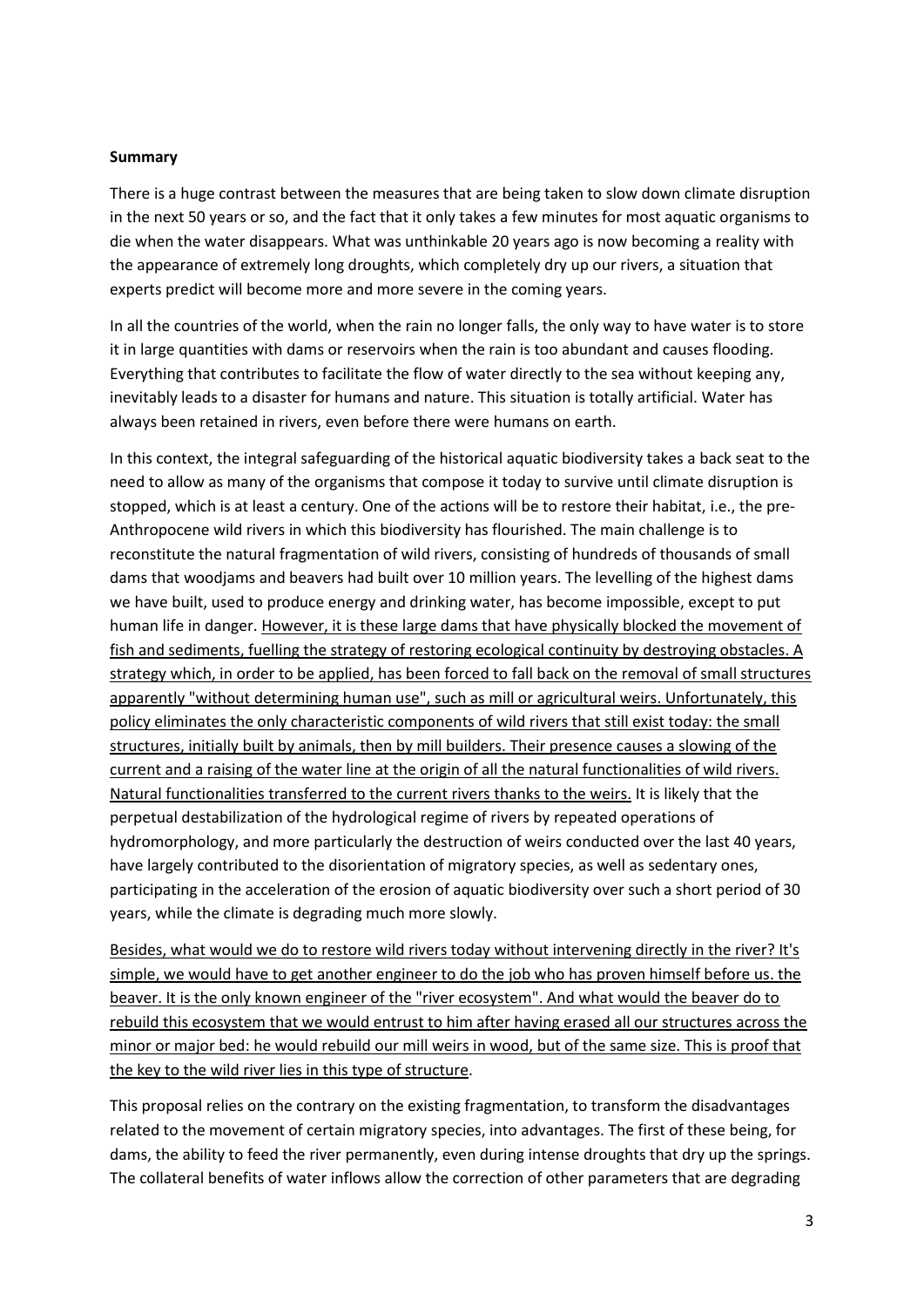for fish in temperate zones: temperature, when water is taken from the base of a large structure creating a thermal depth gradient, and flow, which is very important for diadromous migrants, especially during low-water runs. But water inflows, during low water periods, are also a good way to mitigate invisible obstacles, such as pollution, by diluting them to keep them below the lethal threshold. The impact of pollution is pernicious, corresponding to a progressive loss of fish vitality, but much less spectacular than the accumulation of fish at the foot of a structure, which is not necessarily linked to a physical difficulty to cross it. The international study on drug residues, whose presence in our rivers dates back to the 20th century, explains much better the acceleration of the loss of aquatic biodiversity concomitant to this period, than the presence of mill weirs dating back 1000 years!

Incidentally, regulating temperature, flow and pollution is also an efficient tool to limit the reproduction of so-called "invasive" species, taking advantage of the current degraded conditions, by restoring the competitiveness of traditional species, so as to let nature, and not man, choose the composition of tomorrow's species assemblages. They will necessarily be different from those of yesterday, biodiversity being a dynamic process. Interfering with nature by privileging certain species to the detriment of others, economically less interesting, is certainly the best way to end up tomorrow with rivers devoid of any life. This proposal aims to help nature to position itself next to humans whose expansion is inexorable, not to direct it, nor to manipulate it.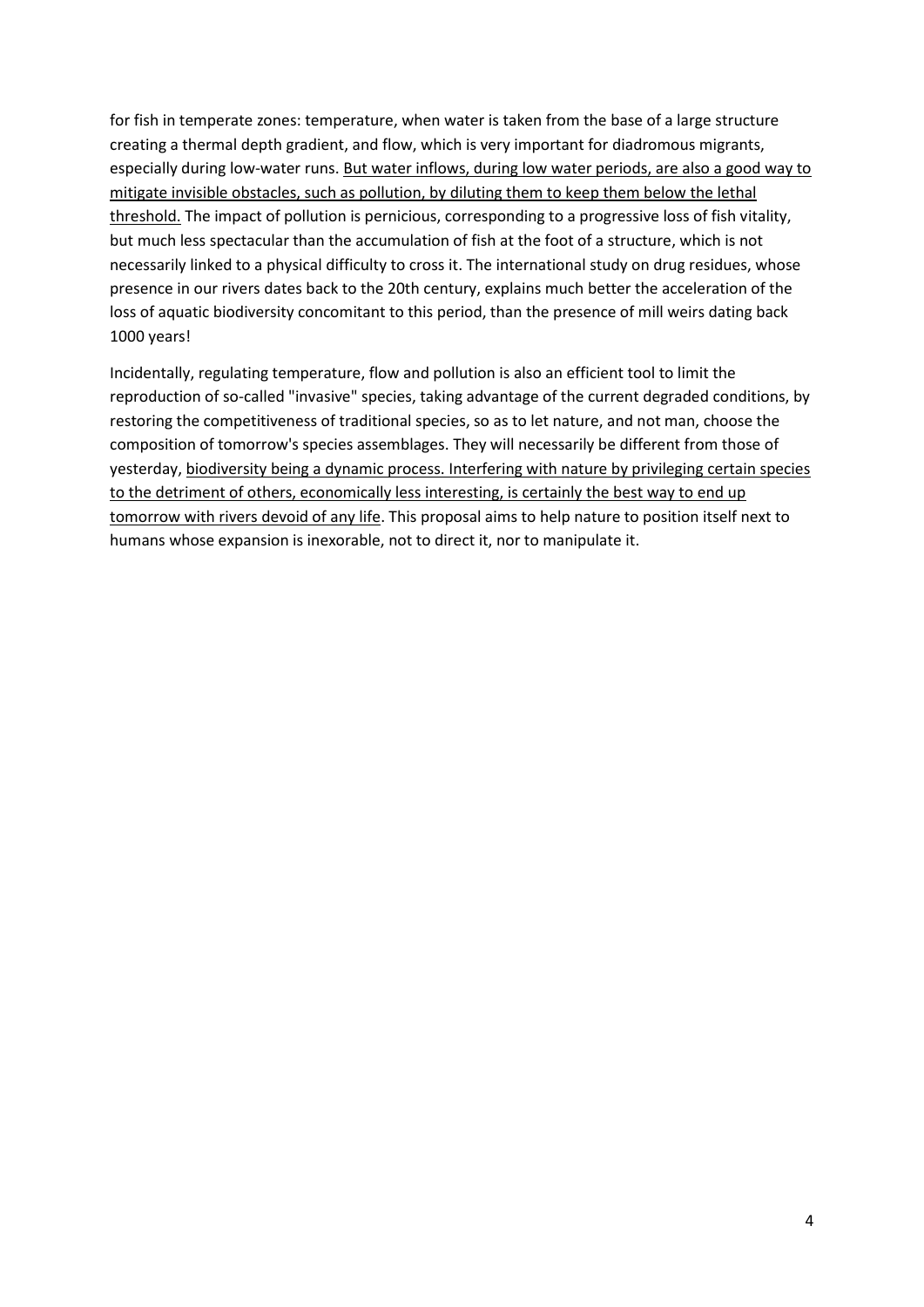#### **Introduction**

Among all living species, only one has undergone a particular evolution of its brain that has finally allowed it to master all the others, and then to master the nature that surrounds it to put it at its service: man. Why him? We don't know. But the result is there, magnificent for some, and sad for others. Magnificent, because he has succeeded in considerably increasing his life expectancy, that he can communicate with his fellow creatures wherever he is on the planet; sad, because by living longer, his population is constantly increasing, inevitably encroaching on the habitats of other species, accelerating their gradual disappearance and, finally, most probably endangering his own existence. Man has triggered the 6th mass extinction, or rather accentuated this extinction, since studies reveal that this process has already taken place 5 times.



*This graph represents marine extinctions, as they provide the best points of comparison. These are genera, not species. Thus the extinction of the end of the Permian concerns a little more than half of the genera but 95% of all species. The dinosaurs disappeared at the end of the Cretaceous. These are genera, not species. Thus the extinction of the end of the Permian concerns a little more than half of the genera but 95% of all species. The dinosaurs disappeared at the end of the Cretaceous*

*(Boundles Biology, 8 January 2016)*

This is both worrying and reassuring since it proves that life is systematically reborn, in other forms, and that species also appear and disappear between major extinction peaks that are separated by several tens of millions of years.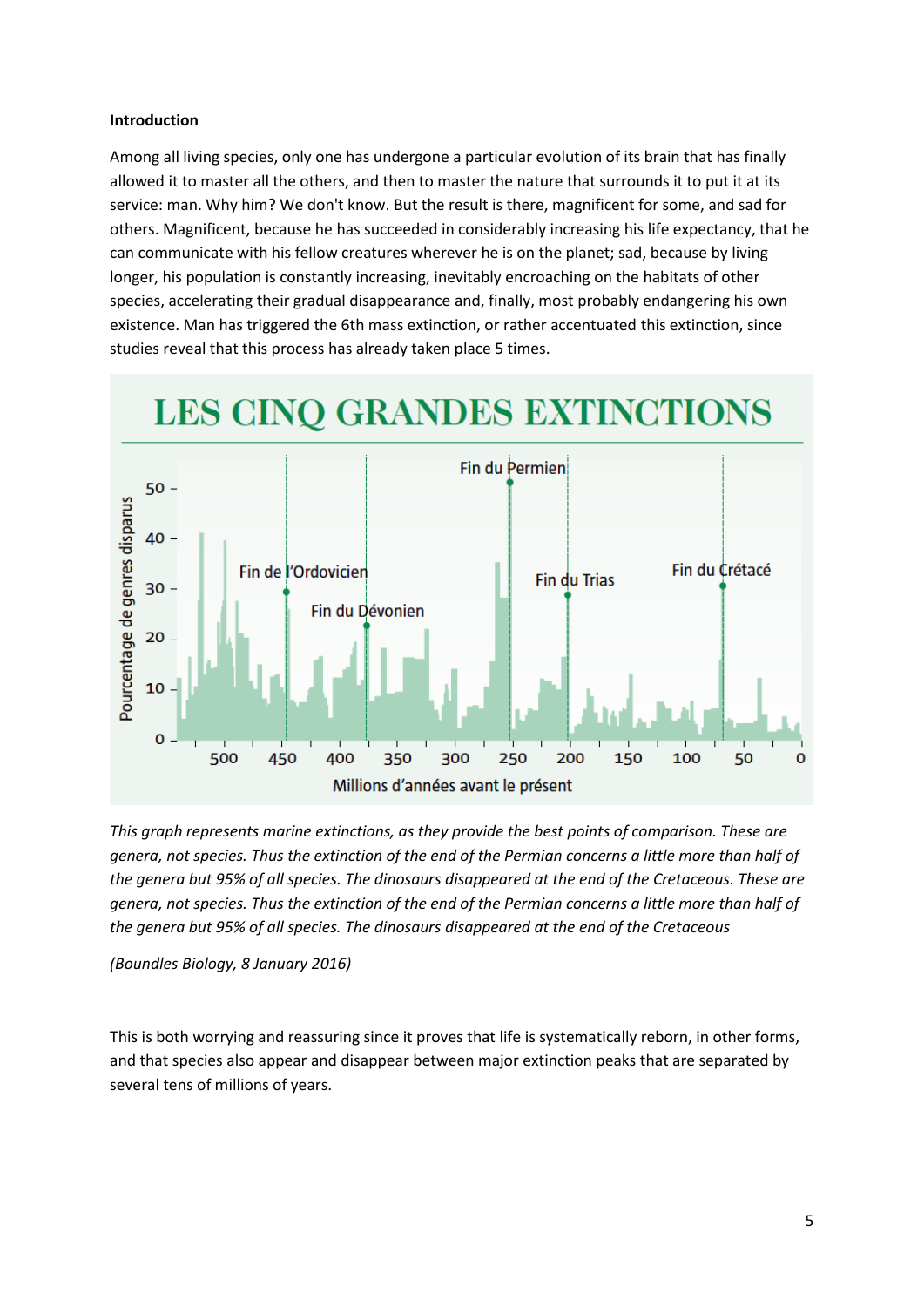The concern arises from the fact that currently, the disappearance of species is too fast. Their decline can be seen over a few decades as shown in the graph below (Futura Planète). And since our lives also depend on the lives of animals, there is reason to worry. If the slow process of climate



degradation, which should take one or two centuries, can be measured significantly over such a short period of 30 years, during which more than 50% of freshwater species have disappeared, there is no doubt that in 2030, they will almost all have disappeared if measures are not taken to immediately mitigate the impact of climate change. Unfortunately, it is physically impossible, no matter how hard we try to correct climate change, to bring about a sufficiently large improvement in the climate, in such a short period of time, to restore conditions for the development of our traditional aquatic species. Especially since several limits have been crossed for some time, such as the extreme heat of the oceans (70% of the planet's surface) which passed a point of no return in 2014 (Tanaka & Van Houtan, 2022). This is why, like other think tanks, we propose in this document a program of actions to preserve freshwater aquatic species, until other parameters improve and they can take care of themselves as in the past.

In all the proposals elaborated so far, published by the European Commission or by governments, the guideline is to erase all human traces in the ecosystems. According to them, this action would be sufficient to give them back the aspect (and the functions) they had when we were still great apes, and to allow the fauna and flora to return to its former richness and balance. In support of what is in fact only a hypothesis, it is indeed in the zones where there are no or very few men on the planet that the fauna is generally the most abundant, even if it is all the same dependent on its distant activities, since they are not spared by the global warming which has no border.

This program wants to be pragmatic, aware that it is totally impossible to restore the biodiversity that existed 100 or 200,000 years ago, as this would suppose that we could put an end to the natural dynamics of evolution of biodiversity, a process that occurs regularly since the earth has existed, and especially to regulate the human population. On the other hand, after the 6th extinction, there will be a 7th. Why, under the pretext that we are part of this extinction, would there not be others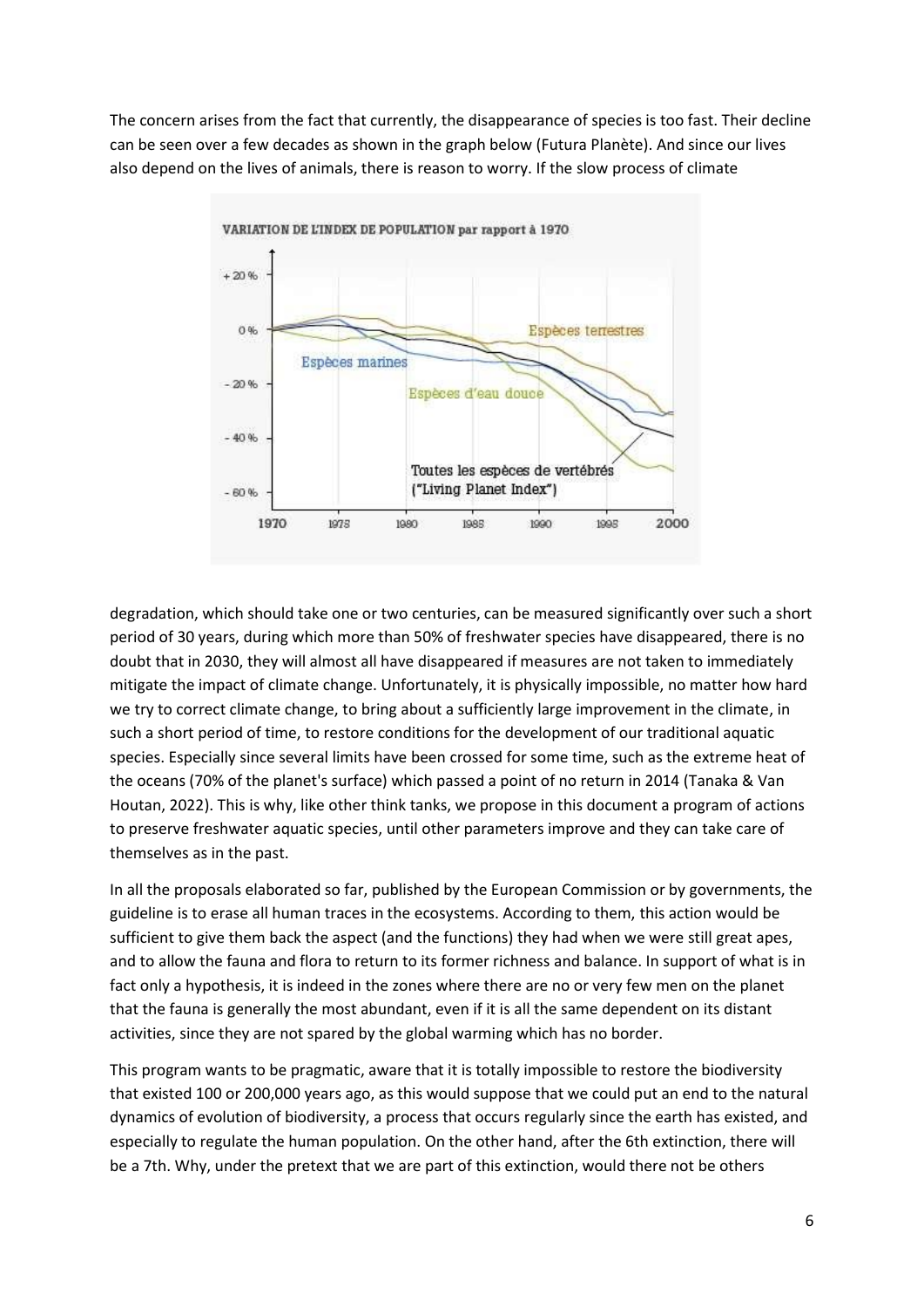afterwards, life being reborn each time under other forms? Our objective is much more modest. As it is impossible to bring back in 20 years the temperature of the globe and the global pollution, to the level they were before the industrial era, 2 centuries ago, the proposals do not aim at preventing the extinction of all the species, but at slowing down this extinction to allow some of them to adapt to the new environmental rules and especially not to figure ourselves among the doomed species.

Our proposals are based on the observation of nature and the techniques capable of mitigating instantly, that is to say in less than 10 years, the effects of climate change on species in general. It seems to us dangerous to concentrate actions to save a few species at all costs, under the pretext that they are emblematic and ancient, with measures that lead to the elimination of others, considered as commonplace. We do not know what the future will be like at the speed things are going, we think that we must try to recreate a natural balance that is favourable to the greatest number of species, emblematic or not. This does not mean that the species that would disappear in our countries, would disappear forever from the planet, they would move north and return at the next ice age

#### **The tracks**

Many aquatic species are disappearing because their environment and habitat are degrading too fast to allow them to adapt. Therefore, recreating a wild river ecosystem, with its habitats and water quality, as close as possible to what existed 1,000 years ago, is an avenue to pursue, making as few concessions as possible.

For species to adapt to a new environment, they need a sufficiently long period of time, several hundred years, provided that the characteristics of this new environment remain stable and do not constantly change. This is not the situation at present. Even if we stopped all our greenhouse gas emissions tomorrow, climate degradation would still continue for at least a century! This directs the actions towards a local mitigation of the effects of climate change which are the most impacting for the local aquatic fauna. (Without forgetting that the heavy interventions for hydromorphological works are carried out constantly).

As a fish lives in water, the factors determining its existence are rather simple to prioritize.

- Priority 1: permanent presence of water. The absence of water is obviously the most dramatic situation for a fish since it will die in a few minutes. With 95% of a territory as big as France under drought alert in recent years and the total drying up of a large number of rivers, this parameter is at the top of the list of concerns. No water, no life.

- Priority 2: permanent presence of an aquatic environment compatible with the biological cycle of fish in our temperate regions, corresponding to that which has allowed the aquatic fauna we know to multiply for thousands if not millions of years before our era. In other words, a stable ecosystem, with the least polluted water possible and an adequate temperature to restore the competitiveness of our temperate climate species.

- Priority 3 concerns, for a certain number of species, and in particular the most famous ones, the migratory ones, the need to move in the river to reach spawning grounds with very particular but well-known characteristics, and to feed.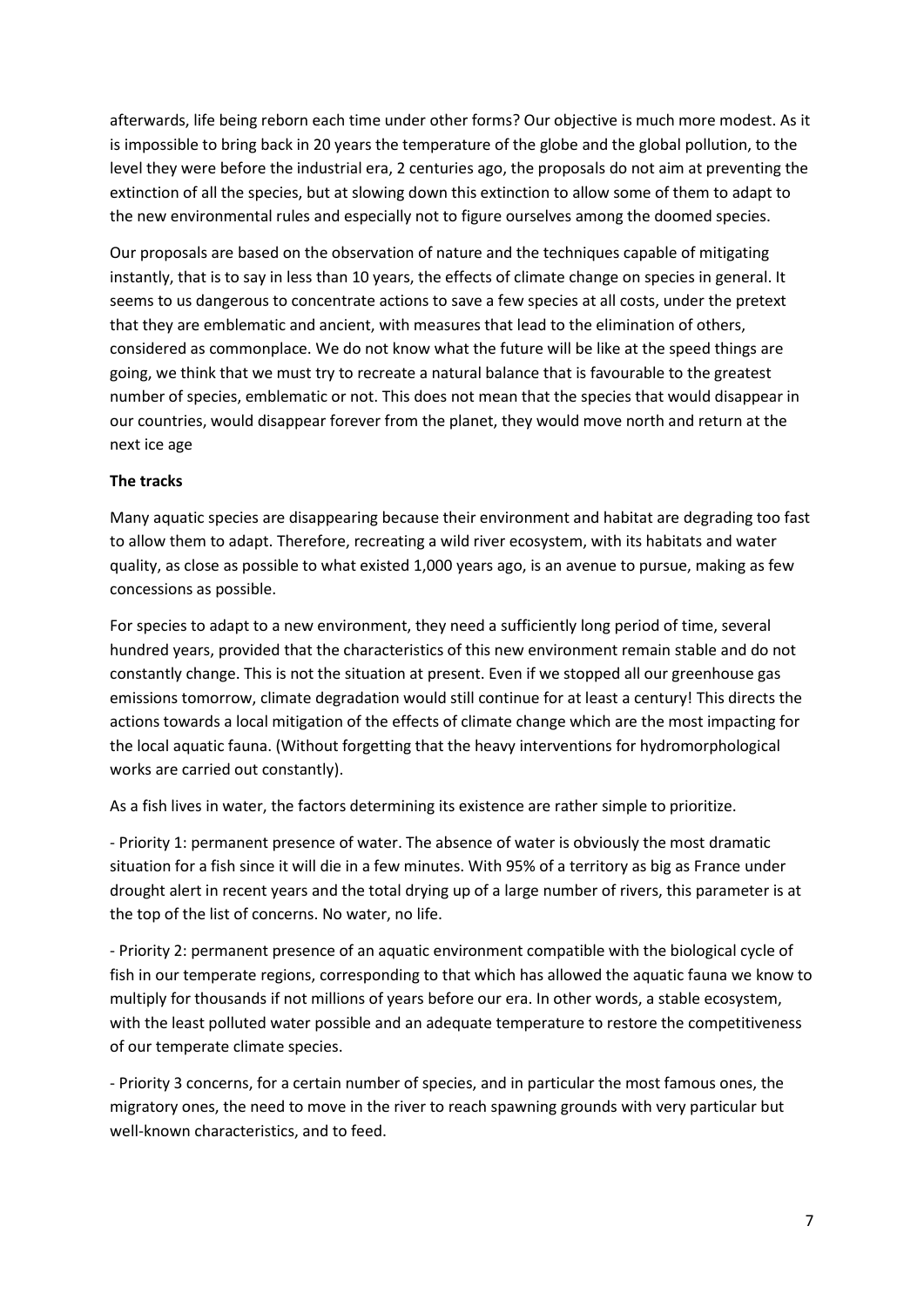The originality of this proposal lies in this hierarchy of actions. In fact, all the others place the restoration of ecological continuity as a matter of urgency, i.e. the restoration of the movement of fish to spawning grounds that are apparently always located in the most upstream areas of the watershed of rivers and coastal streams. To restore this continuity, they advocate the destruction of transverse structures. (Example: Biodiversity Strategy 2030 - Barrier Removal for River Restoration; European Commission 2021). The reasons why this strategy seems inappropriate to us are based on the fact that it only responds to the least important of the priorities listed above based on the needs of a fish that lives in water: the permanent presence of water. The destruction of obstacles reduces the overall water mass of the river, reducing its capacity to resist drought; the drying up of the bed will be much faster. The rivers in Europe are not like the Mekong or the Colorado where the large dams are very numerous, offering an evaporation surface so important that it can effectively lead to a complete stop of the flows, especially if one adds to it the withdrawals for agriculture or cities. This is not the case in Europe, where there are far fewer large structures and where the cessation of flow is due to the drying up of springs. It seems somewhat surprising that in the prospect of ever more pronounced droughts in the coming decades, dams and ponds should be destroyed because they capture water that would normally flow into rivers, while they fill up when there is a surplus of water. There is no other way to get water when it stops raining and the water table is at its lowest, than to collect it on the surface when there was too much, and to store it in sufficient quantity to resist evaporation. This is a sine qua non condition for there to be aquatic life somewhere in our territories.

At first glance, the removal of structures allows certain species to circulate freely. But this has not yet resulted in an increase in migratory fish populations (Cadet, 2018, 2021). But aquatic biodiversity is not only composed of species that must move to distant spawning grounds. What happens to the others? Paradoxically, whatever the proposal, the question of obstacles is always at the heart of the actions, because they play a paradoxical role in the river. When the river is fed normally and there is always water, the obstacles and especially the most difficult to cross seem to slow down the migrations; but when the water does not circulate any more or little, the water retained by the structures becomes a crucial asset to allow the survival of the aquatic fauna. We consider that most of the time, we are currently in this second situation.

Even scientists may have a contrasting view of the impact of these river barriers. A recent study by Hoffmann-Legrand (2021) shows that the parameter "ecological continuity" was not found to be significant in explaining the decline of diadromous species, unlike the parameter "temperature (sea and river)" and "flow", two factors that are prioritized in our project. On the contrary, Merg et al (2020), shows that statistically the removal of structures over 10 m high would have no impact on the decline of aquatic biodiversity compared to small structures less than 2 m high! However, in the field, naturalists, as well as citizens, have seen salmon, for example, accumulate at the foot of large dams. The press having widely reported these events which made the happiness of the fishermen, but displeased the workers of the Allier district who could not eat salmon anymore! Long before the dam blocked the river, salmon had already been returning to the river for about 10 million years. However, the press didn't mention it, simply because there was no miraculous fishing, the salmon were not blocked by the structures that existed before the big dams, i.e. the mill weirs. Even if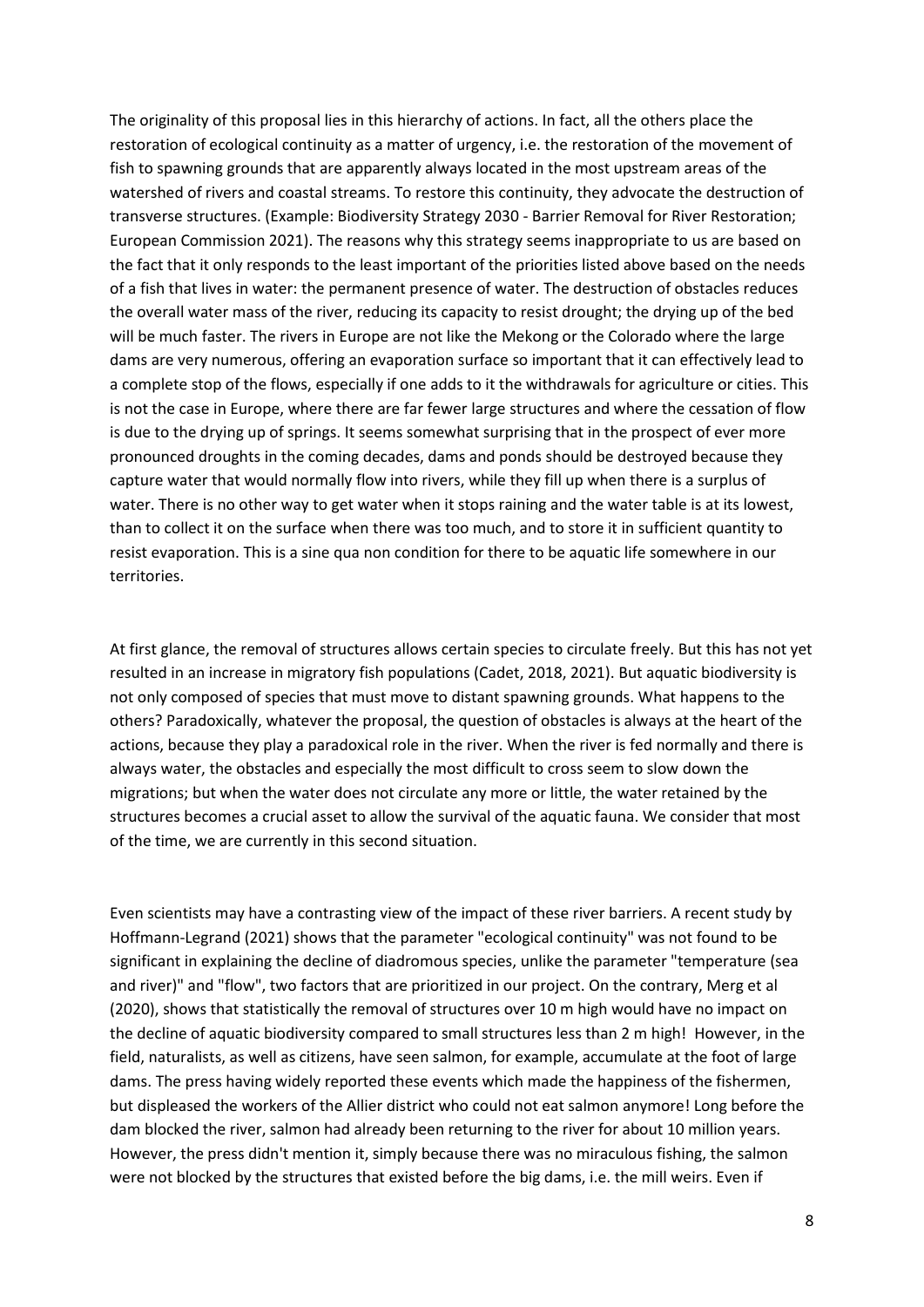fisheries were done at this level, the fish were much more difficult to catch because they did not stay as long downstream from the weirs, which they always eventually crossed. Otherwise, they would have disappeared before.

However, we must realize that if the large dams had not been built, salmon and other fish would still be declining today. All our species living in temperate zones for thousands of years, operate their reproduction at water temperatures between 5 and 12°, optimum around 8 / 9°. With an average increase of 2° of the terrestrial temperature, salmon, sea trout, lamprey, pike..., have lost 50% of their reproduction period. And inevitably, according to IPCC forecasts, 50% of what remains will be lost in 30 years. Reproduction no longer occurs every year, since this average erases the warmest years, which are currently broken year after year. So, even if these species reach their breeding grounds, they will not breed or will breed too little. Unfortunately for them, by removing small structures to facilitate their movement, we radically complicate it by lowering the water level, even making it disappear, and we increase the effect of pollutants that are concentrated in a smaller volume of water.

Naturally, these high water temperatures will be favourable to certain species that have settled in more recently, introduced by man or taking advantage of the canals built between the river basins, for example between the Danube and the Rhine (Bravard & Lévêque, 2020). Asian gudgeon, catfish, sun perch, carp and whitefish will indeed multiply, but only if there is water in the river. Currently, their survival is no longer assured because of the repetitive droughts which make the water disappear completely from the rivers, affecting this time all the aquatic organisms.

Therefore, encouraging the movement of fish towards their reproduction area without securing the presence of water, does not appear to be a relevant strategy to safeguard our aquatic biodiversity until the end of the century.

# **A. From the anthropized river to the wild river: impact of obstacles**

Everyone would like to return to the wild, free-flowing rivers they were before humans diverted or neutralized their flows for their own benefit. It is logical to imagine that in those pre-human times, aquatic species flourished in our rivers of water in a balanced way. From there, to imagine that by removing everything that man has built in our rivers, it will be possible to return to wild rivers, there is only one step! But this approach comes up against an unacceptable consequence which is the endangerment of a part of humanity very dependent on the use of rivers. However, the situation can only improve if it were possible to get closer to the concept of a "pre-Anthropocene wild river" but on condition that we sort out what is possible and what is not in order to preserve the human species.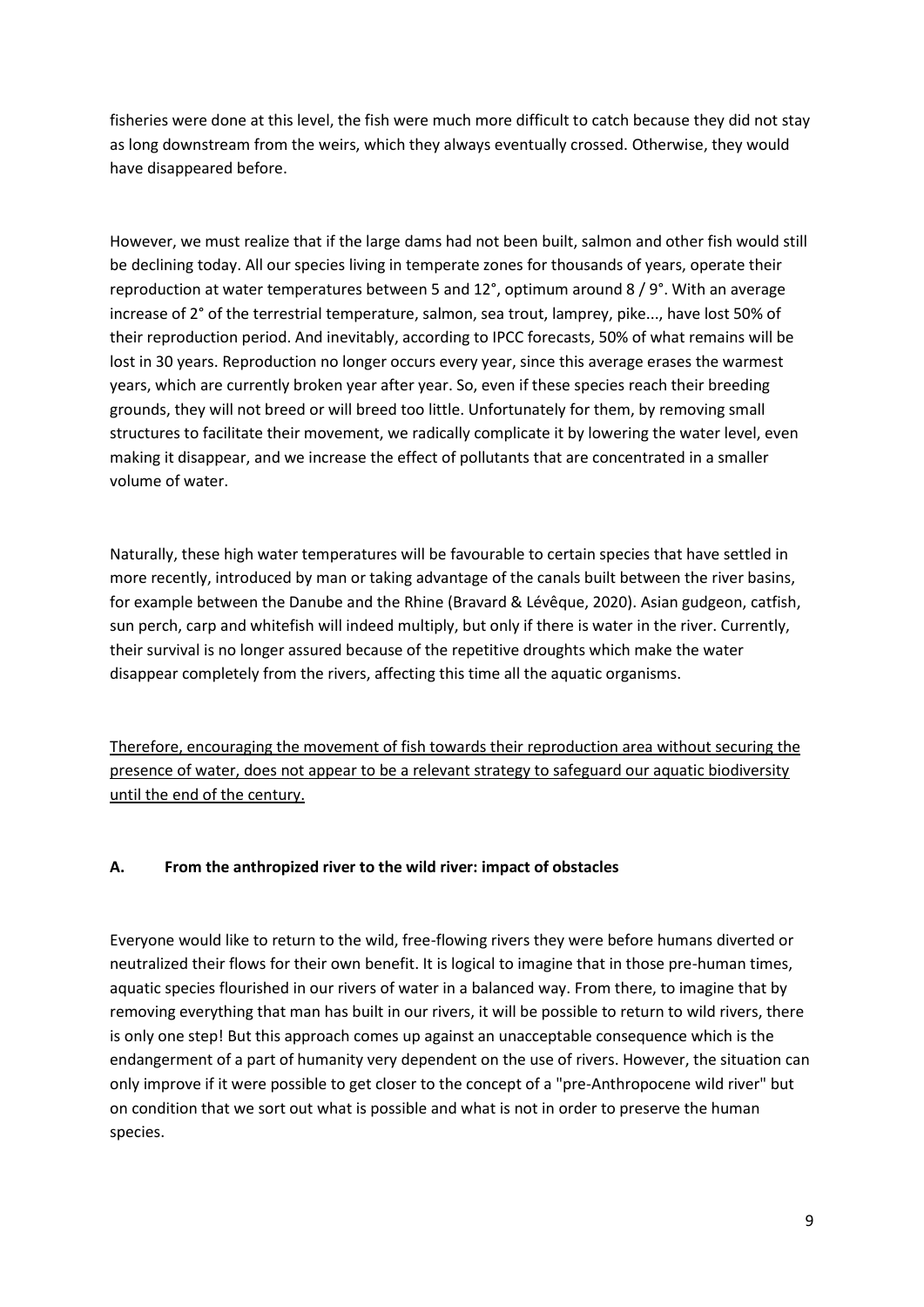The work of soil scientists and naturalists teaches us that our wild rivers and streams were not so free when we were not around...

- The streams were all clogged with woodjams, because before there were men to remove them, nobody did. Undoubtedly, these woodjams are very important elements for a river to behave like a wild river, but we must admit that we cannot restore this characteristic, because of the disastrous consequences it would have on our infrastructures, like bridges, and from floods. However, it is very simple to achieve, we just have to stop maintaining the riparian zones. Ecologically speaking, our riverbanks would then be "wild", particularly useful for filtering runoff, but this is unfeasible.

- Wild rivers were never canalized, whereas they are all partially canalized in the crossings of cities, whatever their size, including major rivers, and this on important proportions of their linear. For example, if the Orne is 170 km long, the first 15 km, almost 10%, are concreted in the crossing of Caen. There is no question of the river spreading out and flooding the city. For the Seine, which is 776 km in length, the 100 km corresponding to the Paris area are totally canalized and with the other cities, it is likely that 30% of its length can no longer become wild. This parameter must be taken into account because it concerns all European rivers whose bed has been fixed.

- Since 6 million years before our era, rivers less than 10 to 12 m wide were colonized by beavers. These animals had built millions of dams less than 3 m high on all our watersheds to the point of accumulating so much sediment that they sometimes caused a displacement of the bed, as excavations by pedologists have revealed. Beavers are major players in creating the wild river, as they are called "ecosystem engineers" because of their unique ability in the animal world to build structures in the minor river beds. In other words, contrary to what one could imagine, the water did not flow freely. Its path was constantly blocked by woodjams and beaver dams. Since this animal was reintroduced in Europe, researchers have been able to show that these strings of small structures have a positive impact on the sorting and management of sediments and on biodiversity. The change in the hydrological regime of the river upstream of the reservoirs, with calmer water, favours the diversification of habitats and therefore of species, to the great benefit of carnivorous fish, especially migratory ones. These species were not bothered at all by the multitude of "dams" that they had to cross to reach their spawning grounds (obvious natural selection of the strongest and most able to reproduce). The raising of the water line in favour of the river vegetation, the management of the vegetation or the creation of wetlands were favourable to the establishment of many other species: fish, amphibians, mammals, birds, insects, aquatic plants... This enrichment has made the beaver a species recognized as a "facilitator of life" but also as a "keystone" (Paine, 1969), i.e. a species that has a disproportionate effect on its environment compared to the size of its population.

It must be noted that another species, formerly an animal, Homo sapiens, is also capable of building "dams" in all respects similar to those of the beavers, eliminated by hunting in the Middle Ages, but in infinitely lower density. It is also a "keystone" species, obviously. The convergence of the heights (less than 3 m) allows the works of the men and the animals to resist the majority of the water blows, contrary to higher works, which would have been built with the rudimentary techniques of the time. It is interesting to note that if Merg (2020) had performed his statistical analysis on the millions of beaver dams present in Europe 1 million years ago, he would have come to the exact opposite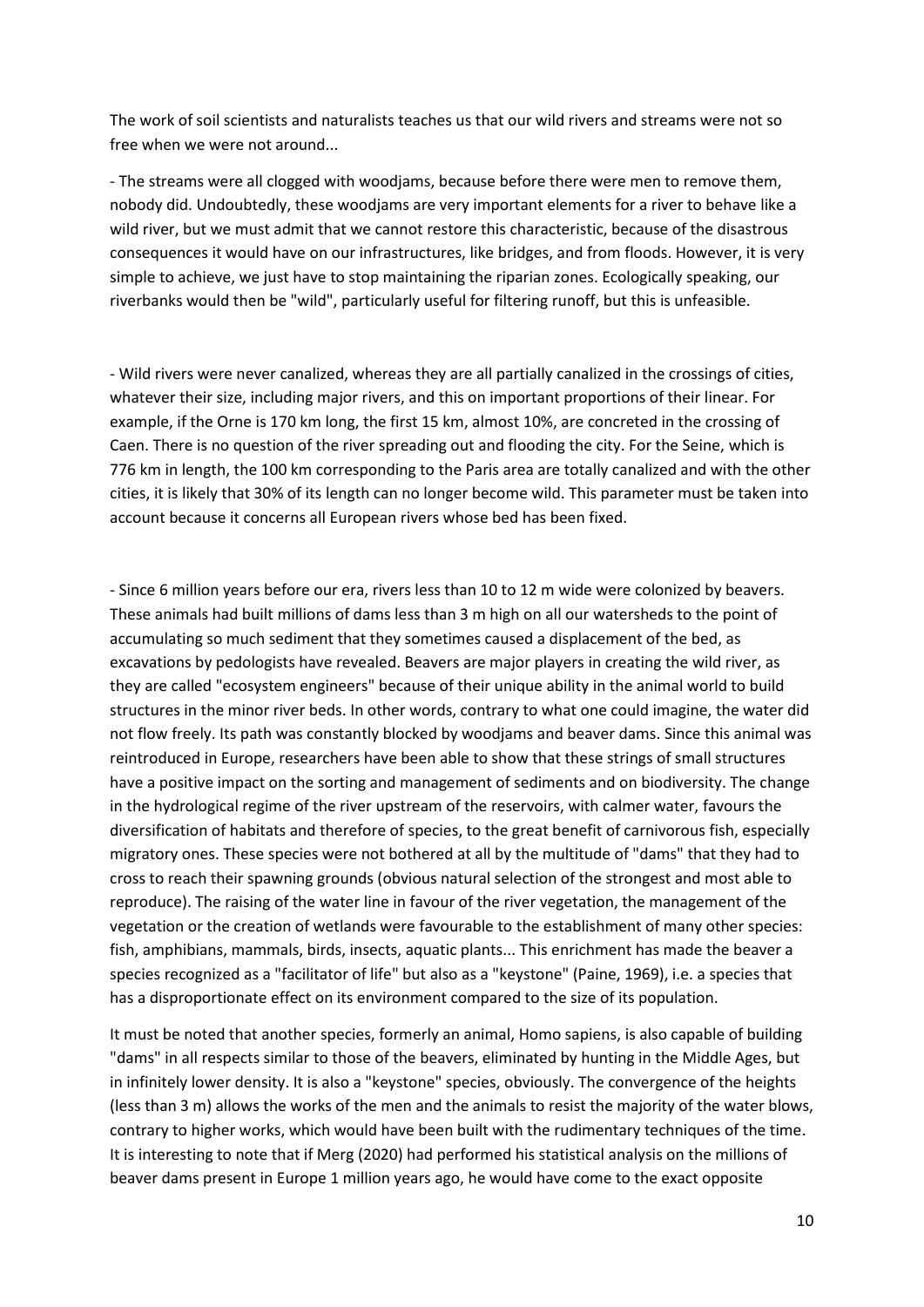conclusion of that obtained with the weirs of the same height. That is to say, that these small obstacles are catalysts of biodiversity and not the opposite! This shows that it is important to compare statistical results with those observed in the field. In the case of fragmentation by structures, it was easy, van Looy et al., 2014, show that the weirs built by humans, (just like those built by beavers), do lead to an increase in aquatic biodiversity. This is inevitable, since there is habitat diversification.

- If beaver structures are called "dams", it is because before man, they were the most imposing constructions in our rivers. From the middle of the 19th century, men were technically able to dominate nature, and to build structures of several tens of meters high, which have nothing "natural" anymore, across the minor bed and especially the major bed, capable of completely blocking the flow and exchanges in the streams and even rivers. Hence the use of the word "weir" or "causeway" to describe low structures, in the minor bed only, similar to those of the beavers, but built by men. These large dams, which are used to generate renewable energy, to regulate flooding of major cities, to provide drinking water or for irrigation, are of major economic importance. It seems unrealistic to imagine that they could be destroyed, despite their ecological impact on the river. We will have to make-do with them.

If we look at our rivers and streams today, we have to admit that the elements that most distance them from a typical wild river: artificialization of the banks in cities, large dams and the disappearance of woodjams, are also those that cannot be removed or restored. This probably explains why all the current proposals fall back on the destruction of small structures, whereas these are, on the contrary, the only structures characteristics of wild rivers that can be removed. Paradoxically, by destroying them, the anthropization of our rivers increases and does not decrease it.

Our approach, centred on the principle of wild rivers, will thus be articulated around the only elements which bring our anthropized rivers closer to wild rivers: the presence of many structures of less than 3 m high represented by the mill and agricultural weirs. With as a complementary objective, to transform as much as possible the unavoidable degrading elements present in our rivers, into advantages.

# **1. 20 years of destruction: assessment**

The observation of the decline of our fish populations is particularly instructive.

- Between the Middle Ages and the 19th century, 100,000 mill or agricultural structures occupied the minor bed of all our watersheds: No decline in biodiversity. In 1892, 200 t of salmon and 50 t of shad were caught in the Loire Maritime in France alone, according to Bachelier, 1963, 1964.

- After the construction of the big dams in France, from 1850 onwards, blocking this time minor and major bed: visual decline of the emblematic migratory species blocked each year at the foot of the big dams (example: Allier), reported by the press.

- After 1970. In the last 30 years alone, according to Hoffmann Legrand (2021), shad and sea lamprey have declined by more than 80%, salmon have not changed, while eels and sea trout have increased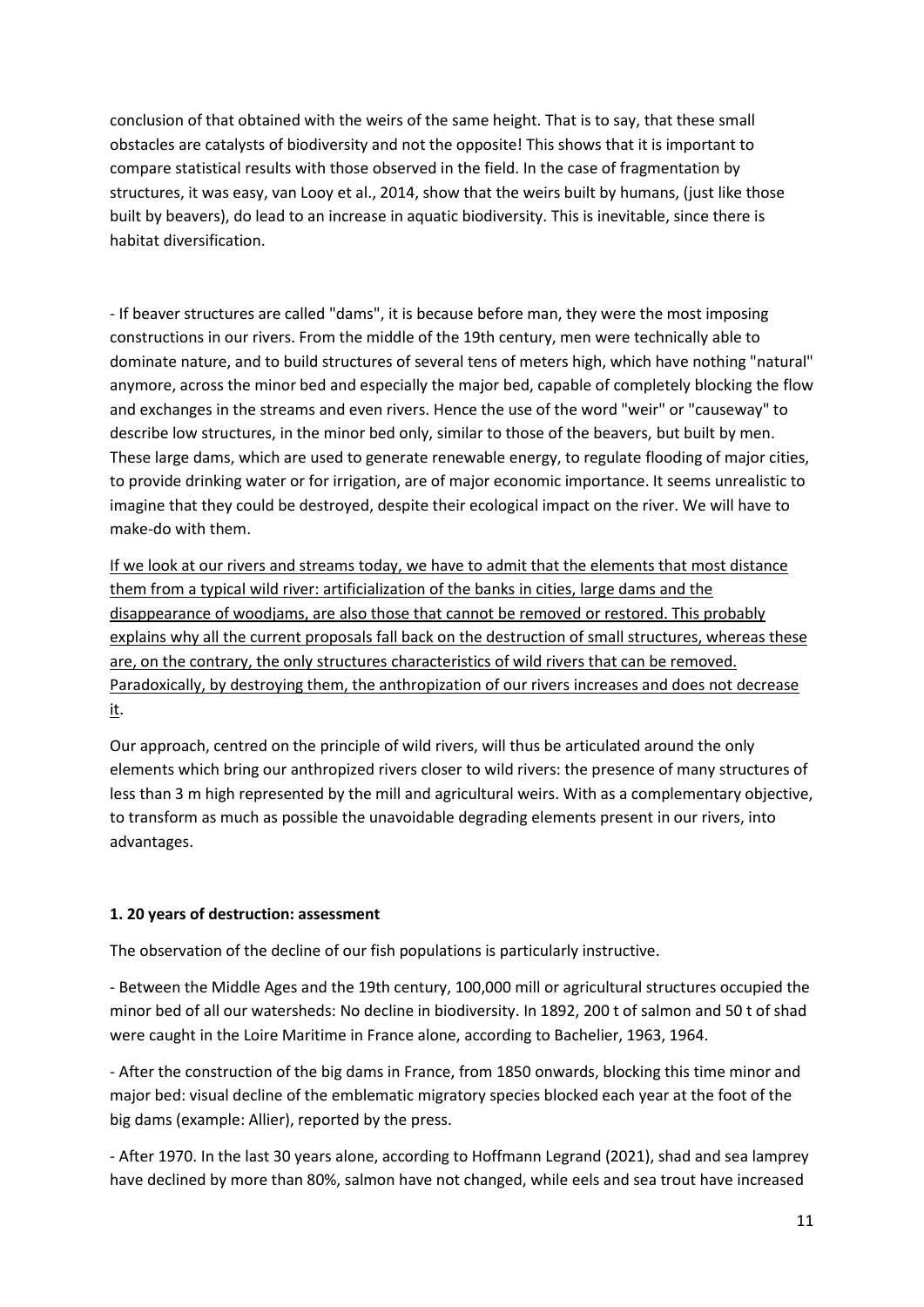very slightly. Note that this result is not confirmed by European studies that reveal that eels are in total extinction (Sonne et al., 2021), to the point that the International Council for the Exploitation of the Sea recommends a total halt to fishing in 2022.



The figures on the resource leave little room for doubt about the risk that the species faces (ICES Report/SW Repro)

*Even if some eel populations are almost 100% infested by the nematode Anguillicola crassus, and that the multiplication of crossing devices allows all eels, even the sickest ones, to reach the aggregation areas, in complete contradiction with the usual management of an epizootic, it is unlikely that this parameter alone explains this disastrous situation universally in Europe. Drug pollution that disrupts the development of internal organs seems more realistic especially considering that all European rivers are contaminated.*

This sequence inspires several thoughts:

- The destruction of obstacles does nothing to facilitate the movement and reproduction of species, since, according to Hoffmann-Legrand, it is those that, a priori, have the most difficulty in crossing the obstacles, that benefit the least from the many weir removals that have been carried out, for example, in the north of France.

- If these barriers were truly an impediment to movement, all migratory species should be on the rise, especially in the Loire River basin (where the greatest number of deletions have been carried out), while the decline of species there continues inexorably (White paper on ecological continuity, FFAM, 2017).

- On the other hand, how could a fish that lives on average 5 years, and that would be blocked every year in the same places by a succession of small mill weirs or by a large dam, have survived for almost 100 years, when theoretically it could not reproduce?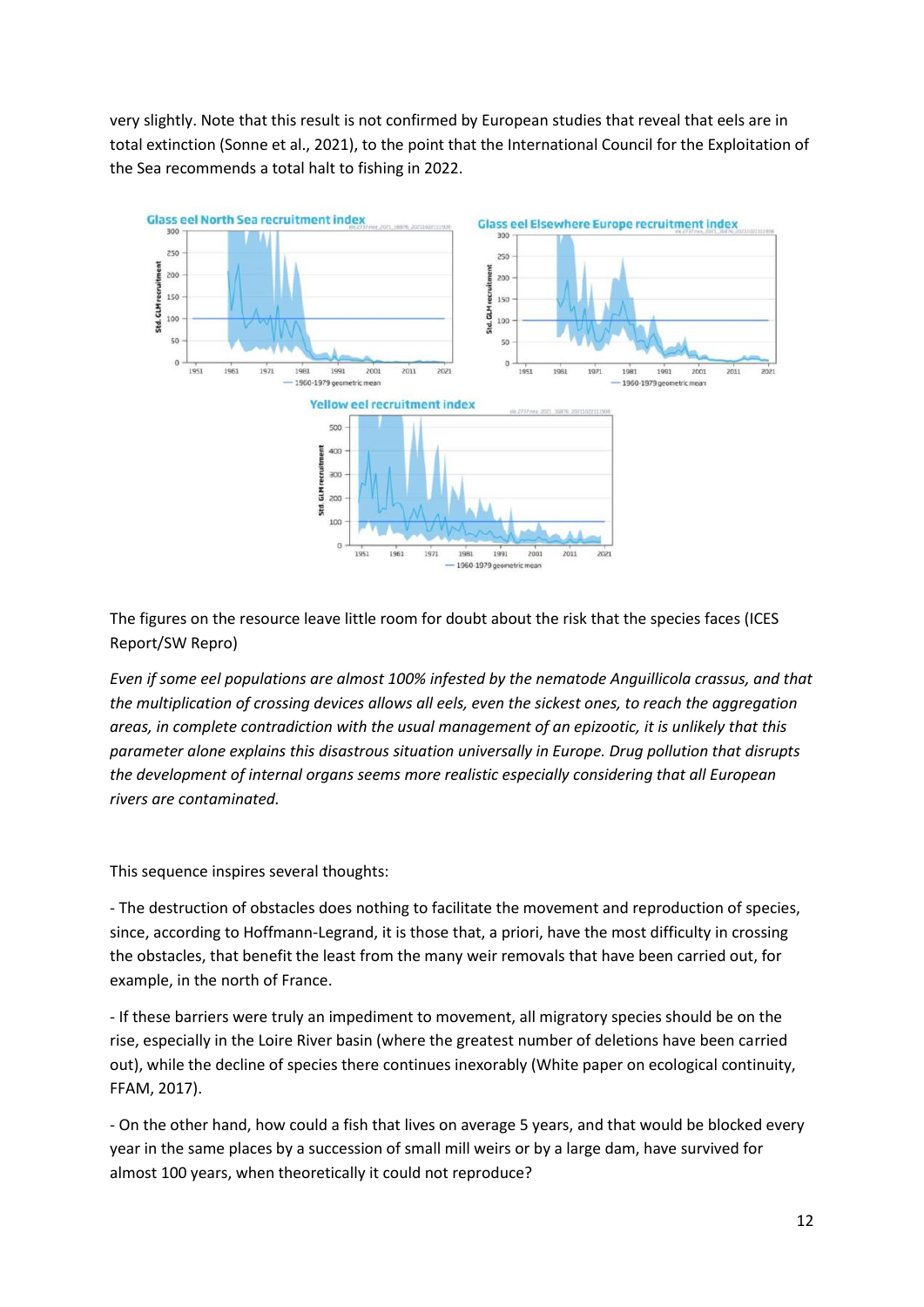It is obvious that the fish still managed to reproduce, therefore necessarily by changing spawning areas and without having to go up to the end of the watershed. This is not a scoop. This phenomenon occurred recently in Alaska where, following a volcanic eruption, a wall blocking access to Surprise Lake collapsed, allowing the salmon to change their migratory route to come and reproduce there. In Europe, it would have been interesting to study this extremely efficient survival process since it allows us to have fish today. This was theoretically impossible if the axiom "obstacle = no reproduction" was true.

Our objective will therefore be to reconstitute these survival strategies, compatible with our anthropized rivers, in order to rehabilitate them.

# **2. The consequences of the constant disturbance of the ecosystem through the restoration of ecological continuity**

On this basis, it is possible to hypothesize that it is the restoration of ecological continuity that has accelerated the extinction of migratory fish. In the case of Alaska, it is easy to imagine that the considerable disruption of the hydrological regime of the river has completely disoriented the salmon and sent them to an unknown area where, by chance, they found better conditions to reproduce than in the usual area. These animals do not insist on returning to their historical spawning grounds, their instinct is to return to the river from which they came, period. In Alaska, no other upheaval in subsequent years has challenged their new destination. The situation is notoriously different in France. Indeed, the destruction of a weir profoundly modifies the hydrological regime of the river, creating an unusual situation that disorientates the fish in search of a spawning ground. They enter new stretches where, unfortunately, favourable spawning areas do not exist, at least, no more than elsewhere. But, contrary to what happens in nature, the upheavals due to hydromorphology works are repeated year after year. There is a strong chance that this has accelerated the decline of our migratory species confronted each year with a "new river". And this, all the more easily as the destruction of the structures never leads the fish to be in less polluted or cooler areas, but on the contrary, in areas at the head of the basin which lacks water almost every year because of climate change. It is not only diadromous migrants that are affected, all fish are affected. Benitez et al, 2022, shows that in the Meuse, 20 years after the construction of a fish pass, the fish community has completely changed, but with a 14-fold decrease in the total number of fish, considerably reducing its resilience.

This is why we propose to stop all operations that are described as morphological "restoration" of the river but which are in fact operations of permanent destabilization of the hydrological regime to which all species living in this liquid environment are extremely sensitive. All the more so since the climatic environment is not stable, which forbids any hope of adaptation. The objective will be, on the contrary, to try to reinforce and stabilize the hydrological regime of the rivers most favourable to diadromous migrants by finding solutions to adjust the water masses to the needs of the fish throughout the year. According to this approach, the river will automatically be adapted to other uses and ecological services, for one simple reason: it will always contain enough water.

# **3. Barriers and natural selection for migratory fish survival**

The idea that it is enough to erase all that man has built across rivers or on their banks to regenerate a true wild river, free, functional, allowing aquatic organisms to resist climate change is not realistic.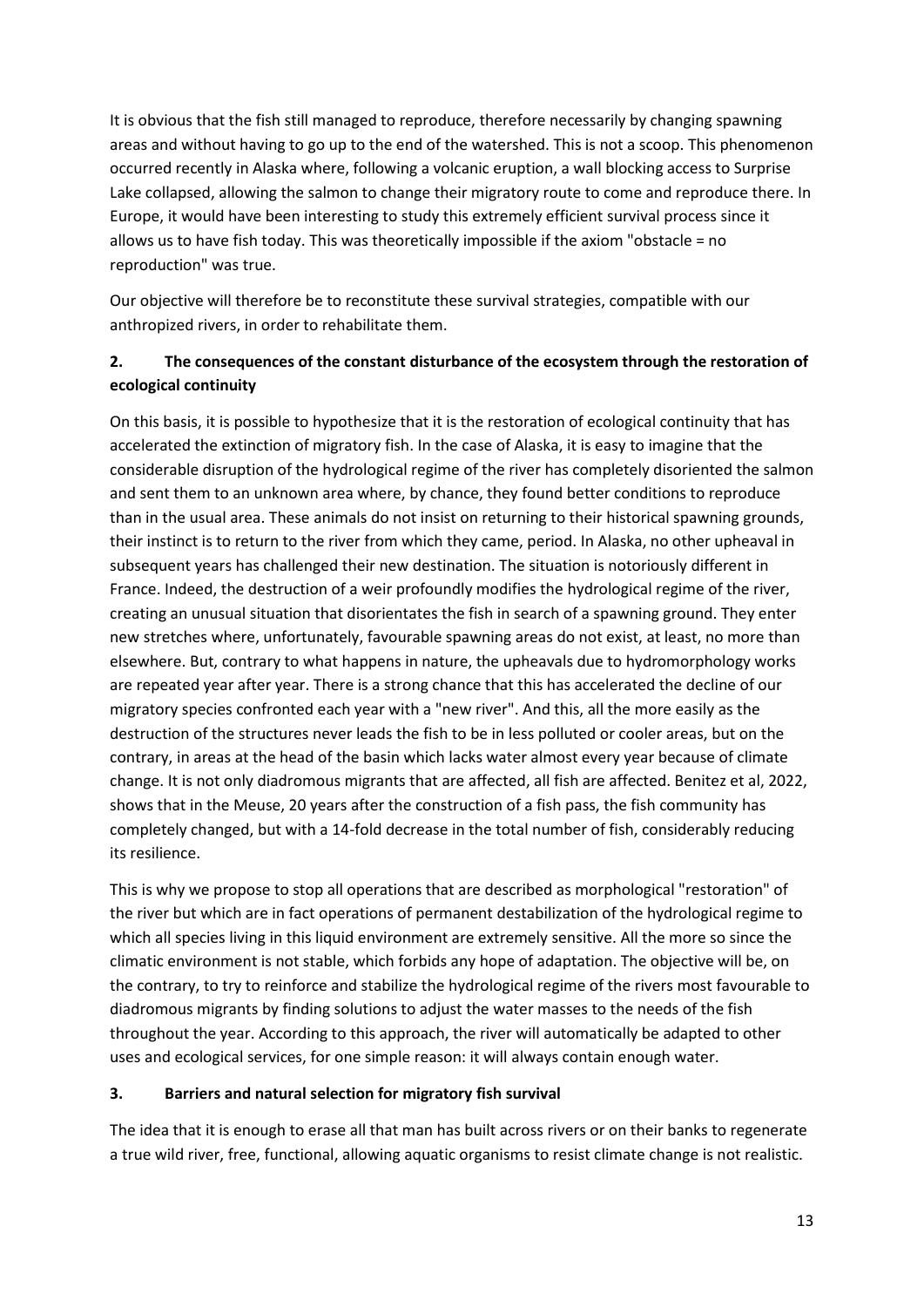Most migratory species such as salmon are declining worldwide, even where man has not built anything in their path.

The many television programs show us that these wild rivers that salmon go up, are not really "long quiet rivers". In America, the salmon have to cross numerous waterfalls several meters high, at the top of which hordes of bears are waiting for them, often scuppering their attempts to move upsteam. Obviously, only the strongest ones manage to pass. A ruthless natural selection, quite classical in the wild world, which reinforces the vigour of the stock. In France, natural selection is no longer accepted. It is considered that if 100% of the fish could reach the spawning ground, they would reproduce in masse and the population would be reconstituted, but this is incorrect. In Kamchatka, for example, the spawning grounds where the fish have laid their eggs are also heavily trampled by predators that follow their movements. In our countries, anyone who approaches a spawning ground will be immediately condemned!

It is therefore quite legitimate to question the need to facilitate the movement of such athletes by destroying our structures, especially the smallest ones which seem, on the contrary, to be essential to maintain natural selection and generate a vigorous wild strain resulting from the reproduction of the most successful individuals. Even if, because of the considerable decrease in the number of migratory fish that go upstream, it could be envisaged to help them with crossing devices on certain structures, morphologically obviously too difficult to cross. According to the Scientific Council of the ex-AFB/OFB, this concerns no more than 10% of them (deliberation n°CS/2018-02).

*One of the goals of this proposal is to restore this selection process by retaining objectively passable barriers, to get as close as possible to the constraints of wild rivers that have allowed diadromous fish like salmon to survive for 10 million years*.

# **B. Invisible barriers**

# **1. Natural physical barriers**

One would think that anything visible across the stream bed would be listed as a barrier, but this is not the case. Natural weirs are not listed. They are however very numerous, probably as numerous as the man-made structures, especially those less than 3 m high. What is the point of removing a human weir if it is surrounded by natural obstacles of the same height or by a large dam?

*Our proposal will aim to map and list natural obstacles of equivalent height to those in the flow barrier reference list in order to take them into account in the passage of fish*.

# **2. Chemicals**

There are no water-related articles that do not discuss pollution and its adverse effects on aquatic organisms, supported by a few scientific publications. We have some punctual works: Eljarrata and Barceló, 2018, or of Bizarro et al, in 2014, or of the team of Professor Cajaraville, or of Barbara Demeneix (tomorrow all morons because of endocrine disruptors), which show that it is urgent to act. When migratory fish pass from the marine environment to the freshwater environment at the mouth of rivers, they are contaminated by high concentrations of endocrine disruptors. And as it is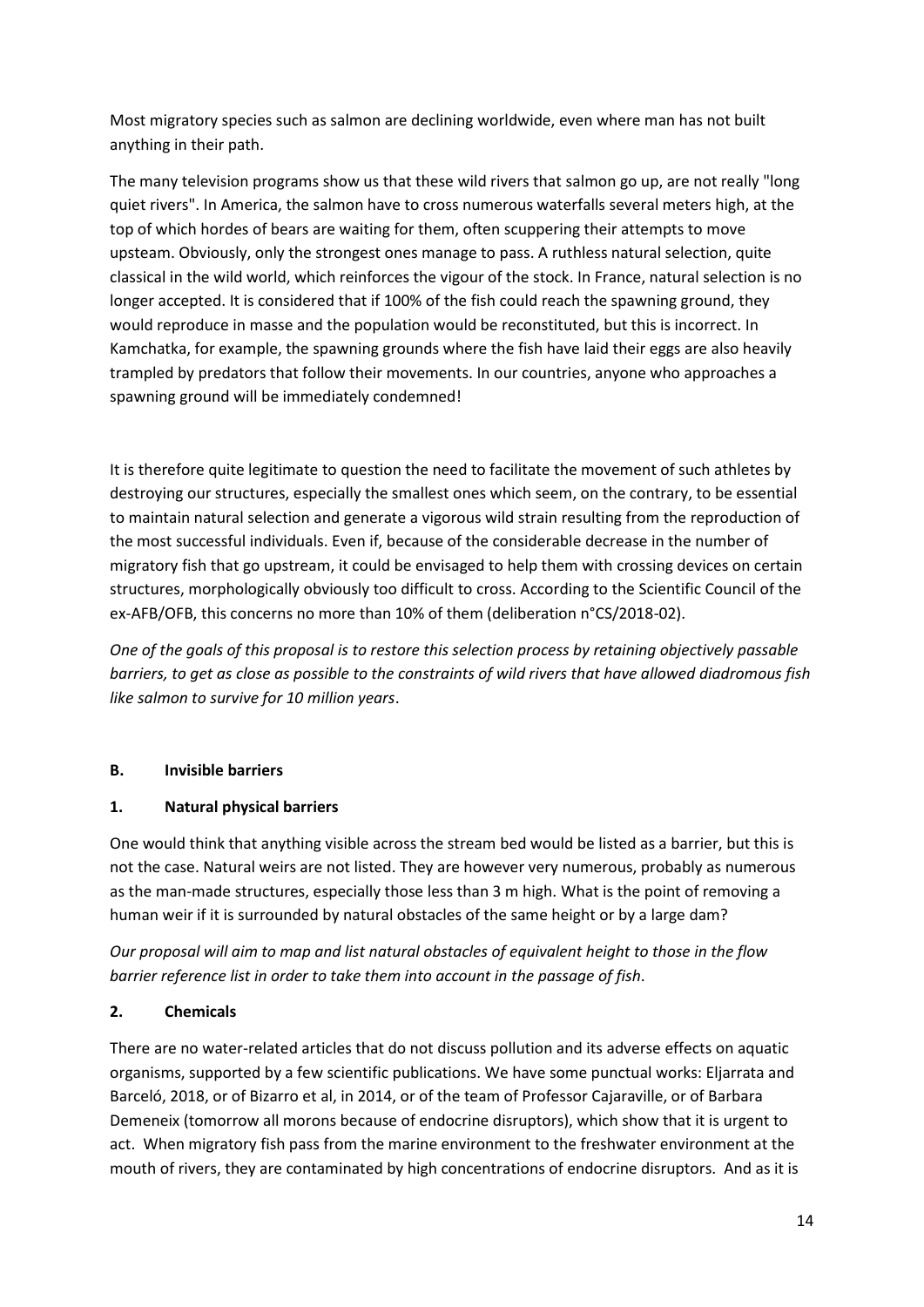during this transition that important physiological transformations take place both for respiration and for the development of reproductive organs, researchers have noted a high proportion of individuals both female and male, that are certainly unable to reproduce. In 2022, Kestemont at the University of Namur, shows alarming effects of drug residues in the nervous system of trout, in the liver and in the reproductive system. The fish had higher concentrations of female hormones downstream of the treatment plants than upstream. Under these conditions, all the investments that can be made to promote the movement of species will not lead to the desired result: reproduction. It seems highly desirable to address these pollution issues as a priority. More recently (2021), Czech researchers [\(Horký](javascript:;) et al., 2021) have made an astonishing discovery by demonstrating that trout were becoming addicted to the concentrations of amphetamines that can be found in our rivers, to the point of endangering their instinct for feeding and reproduction. This is extremely worrying insofar as an identical behaviour could be generated by cocktails of drug residues, explaining that individuals will stop their run if the upstream river no longer contains the contaminants that attract them. A stop of migration which, until now, is automatically attributed to the weirs. It must be recognized that drugs are found in the sewage of cities rather than in the countryside, constituting so many invisible obstacles. Let us recall that France is in the process of being condemned by the EU for non-compliance with the standards of collective sanitation of a hundred cities of more than 2000 inhabitants, including fifteen very populated agglomerations. During its ascent of the rivers, the fish will be confronted with various sources of pollution, rather of urban origin downstream and rather of agricultural origin upstream.

A major step has just been taken with an international study on 61 drug residues in 258 rivers from 104 countries (Wilkinson et al, 2022). The results reveal significant concentrations of several molecules in our European rivers, likely to seriously disrupt fish reproduction.

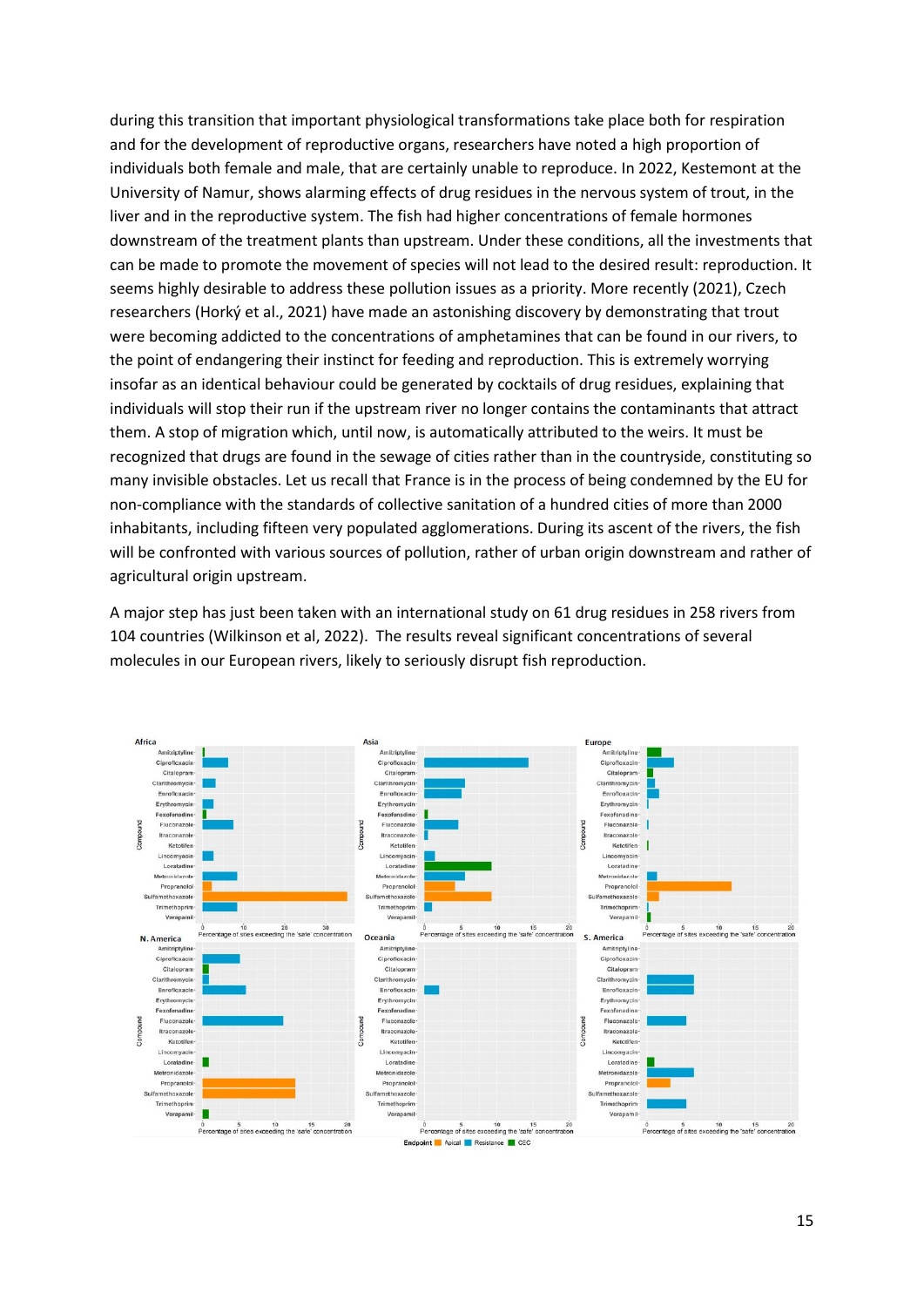*Percent of sites in the global monitoring study where concentrations of active pharmaceutical ingredients exceeded: lowest predicted no-effect concentrations (PNECs) (Dataset S12) derived from apical ecotoxicological endpoints for algae, fish, and daphnia (orange bars); critical environmental Concentrations (CECs) estimated based on human plasma therapeutic concentrations and uptake predictions for fish (green bars); and "safe" target concentrations for antimicrobial resistance (AMR) selection (blue bars).*

The extremely rapid degradation of fish communities in the 20th century is undoubtedly better explained by this intoxication, which appears during the same period, than by the presence of thresholds that have existed for 1000 years! This spatial study should be completed by a temporal study insofar as the concentration of these pollutions increases when the water mass decreases, in particular in low water, but also when structures are removed. To act quickly in this field, the only lever that can be implemented is dilution, i.e., the multiplication of weirs and dams to significantly increase the water mass during low water periods.

One of the objectives of this proposal will be to carry out a spatial and temporal analysis of the successions of chemical obstacles along the rivers and to evaluate the impact of the flow on this parameter. It is from this knowledge that we will be able to overcome them, while waiting to be able to eliminate them.

#### **3. Socio-economic barriers: fishing, catfish regulation and stocking**

#### **- Fishing**

In France, the National Plan for Diadromous Migratory Species aims to promote a certain number of species that are certainly emblematic and endangered, to the detriment of others that are less "interesting" in terms of fish. No measures are taken to restrict the capture of fish that are harassed and stressed by fishermen during their entire run, day after day. The minimum sizes that are protected result in the capture of the largest specimens, i.e., the best spawners. Even on no-kill runs, no one questions the impact of the stress resulting from the fish's struggle to break free of the line and its physical ability to pass even the smallest structures that are in its path. Even if the wounds inflicted by the hook on the fish's mouth are a priori not serious, it is legitimate to ask what the impact of this wound will be on potential infections, when the water temperature increases. It is only recently that scientists have sounded the alarm and proposed to completely close the fishery on the endangered eel. In order to avoid this situation for other species, *we propose to totally close the fishery in all rivers hosting diadromous species for 10 years, but to organize it in canals or rivers that have been decommissioned because they are ecologically unrecoverable*.

#### **- Catfish**

The catfish, an invasive species and a major predator, benefits from a preferential treatment because its size makes it a trophy for fishermen. As a result, the work conducted on this species by official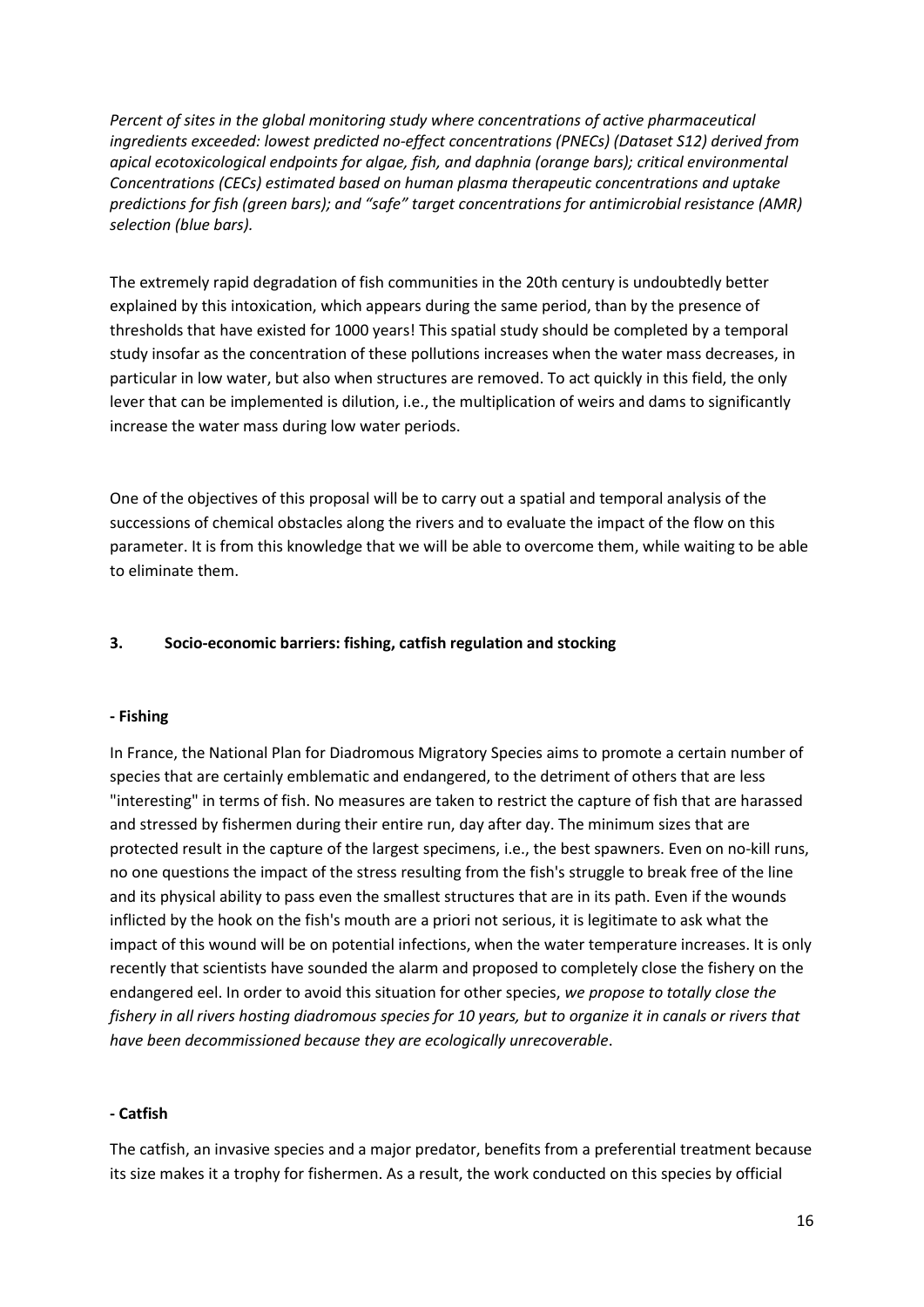agencies tends to minimize its impact on aquatic fauna. Yet, work reveals that diadromous migrants account for up to 75% of their prey during the run (Boulêtreau et al, 2018). It appears imperative to regulate catfish, even though invasive species will gradually become part of the freshwater fish communities in our territory. Today, no protected area can maintain its balance without human intervention. In the case of fish, it is interesting to note that if most of these "invasive" species are not particularly able to cross obstacles, they have succeeded in colonizing all the rivers of France! There is no doubt that a policy aiming at removing all obstacles in rivers will further encourage their dispersion in areas where they would not yet be present. Recall that transforming a lentic zone into a lotic zone by destroying a weir does not eliminate all invasive species; some are adapted to flowing water (Benitez et al., 2022)

*We propose to reduce the catfish populations by an adapted fishing, otherwise, the "Darwin's nightmare" is at our doors!*

#### **- The releases of repopulation**

It is difficult to imagine that farmed fish become wild fish the moment they are released in their environment. Work carried out by the Loire Departmental Fishing Federation has shown that after decades of trout releases, their genetic diversity had regressed (Identification of genetic diversity and program to safeguard trout populations in the Loire Department, FDF42, 2016). Hoffmann-Legrand (2021) has recently expressed reservations about this practice insofar as stocking necessarily selects some life traits that are not necessarily adapted to all situations encountered in a watershed.

*We propose to reduce releases to rivers that do not or no longer support wild diadromous or holobiotic migrants, and which will be reserved for fishing*.

#### **- Prey**

In this field, the level of knowledge is nil. Nothing is done to know what is the influence of climate change on prey and their availability for fish. *We propose funding for a research program in this area*.

#### **C. Proposals to extend aquatic biodiversity**

These proposals are based on actions that will allow threatened species and their offspring to encounter conditions conducive to their life cycle from the time they enter the river until they return to the sea, without harming other aquatic or terrestrial organisms.

#### **Priority 1: Avoiding the absence of water in the rivers**

Everything we can do to help fish is completely useless if there is no water in the river. This is a risk that seems to be very real today, even in the traditionally more watered regions in the in north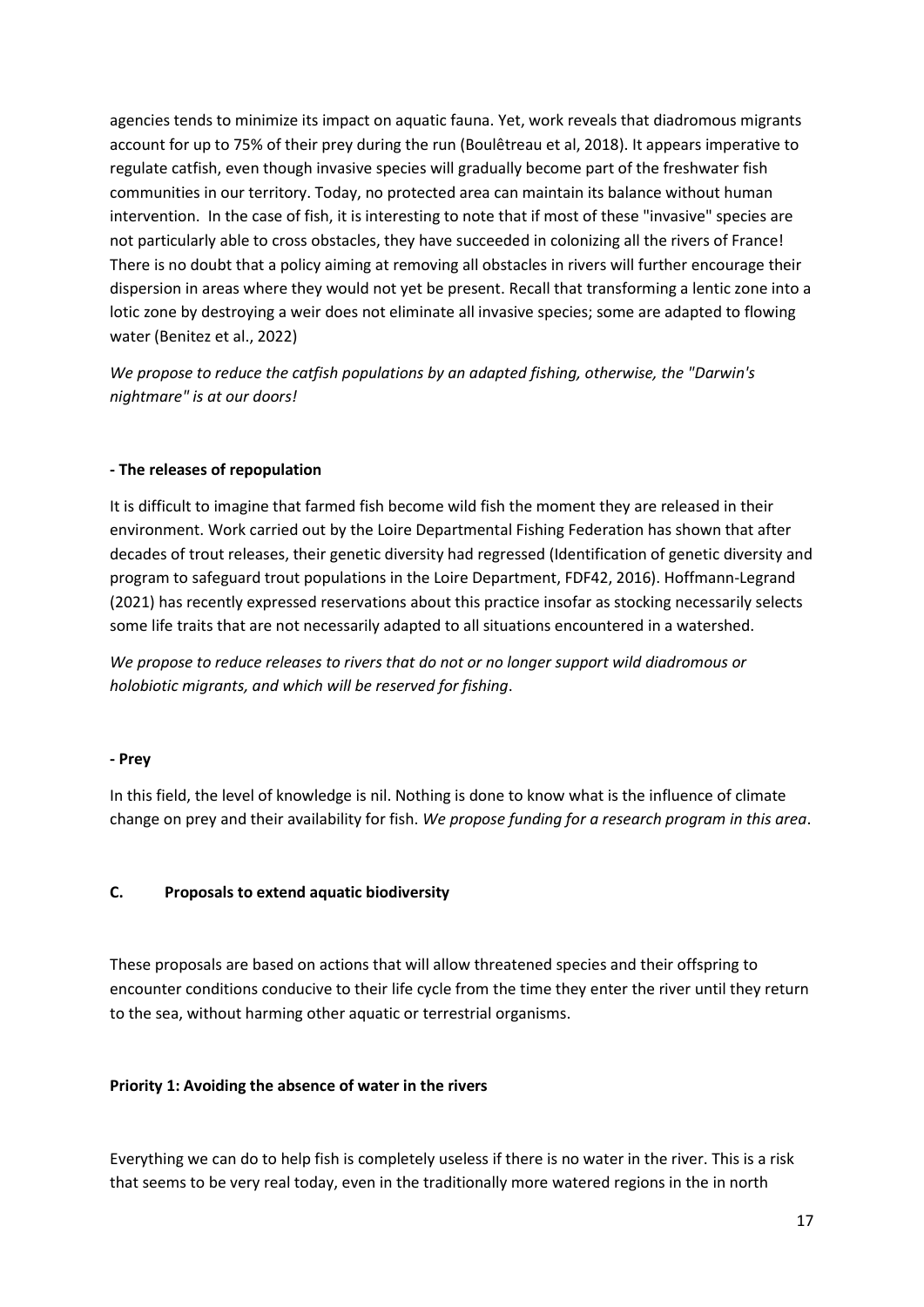western Europe. There are not many options for having water available when springs and rivers dry up: either a large dam must be built to release water for several months, or ponds or basins must be built from which water can be pumped to the river when it is needed. Finally, dilution by water inflow is limited to a few weeks per year during low water periods.

**How to keep water**: For a river, an upstream dam is undoubtedly the best solution that has proven itself. Water releases in the Ain River between 2018 and 2020 have kept water flowing in the riverbed, saving much of the aquatic wildlife. These dams also mitigate the power of floods that are just as devastating as droughts. In the Loire, the Renaison is the only river in good condition on the left bank of the Loire in the Roannais area. The 8 other rivers in the same sector are in bad condition because they dry up almost every year in summer. However, the Renaison is cut in two parts by two dams which definitely block the ecological continuity, without affecting the aquatic biodiversity. For several years, young salmon have been released in this river with the hope that they will go up one day... to where? at the foot of the dams, since the mills' weirs downstream are more and more often destroyed. However, the concreting of the bed at the foot of the dam with its completely artificial hydrology does not really seem to correspond to a wild river! As for the trout, they reproduce perfectly upstream and downstream of the dams. This observation proves that the permanent presence of water is a much higher priority than the need to go up a river to reproduce. Diadromous and especially holobiotic species are perfectly capable of reconstituting spawning grounds in other parts of the river. Targeting rivers with a high capacity reserve upstream is certainly an asset to preserve aquatic biodiversity, including emblematic species.

When there is no large dam, the strategy must consist of maintaining the mill or agricultural weirs and creating new ones, so as to avoid the complete drying up of too long river bed linear in case of intense drought. On the other hand, knowing that evaporation can cause the loss of 1 cm of water per day, it is important to have reservoirs at least 1.5 to 2 m deep that can resist up to 3 months without rain. In the absence of catastrophic drought, Donati et al., 2020, demonstrated that a mill impoundment of this depth is neither lentic nor lotic, but generates a thermal depth gradient that allows fish to stay in slightly cooler water when environmental characteristics are no longer conducive to run timing. These stops can only occur in calmer, deeper water areas. This is another reason why the destruction of reservoirs is counterproductive for the survival of diadromous species. With climate change, which modifies not the total annual rainfall, but the distribution of rainfall, the low water flows during the run are increasingly low (Cadet, 2021). The run only resumes when there is occasional rainfall that is sufficiently strong to temporarily increase the flow of the river (Report Fishing Association, Orne, Touques, Vire, 2021). This situation could be mimicked by small releases of water from reservoirs located along the river or drawing from reserves dug near the watercourses.

In all the documents concerning the safeguarding of aquatic biodiversity, the emphasis is placed on the movement of adults to the spawning grounds, but no attention is paid to juveniles. However, these juveniles also need the reservoirs where space is also a guarantee of safety and feeding.

Finally, it should be remembered that when these structures are too difficult to cross, it is always possible to build crossing devices, but that in any case the return to the source of the watercourse is not inevitable, fish can reproduce well before reaching the head of the watershed (Hoffmann-Legrand) and that having a succession of reservoirs to provide a little water in low water is an essential condition for the upstream migration, reproduction of fish and the development of juveniles.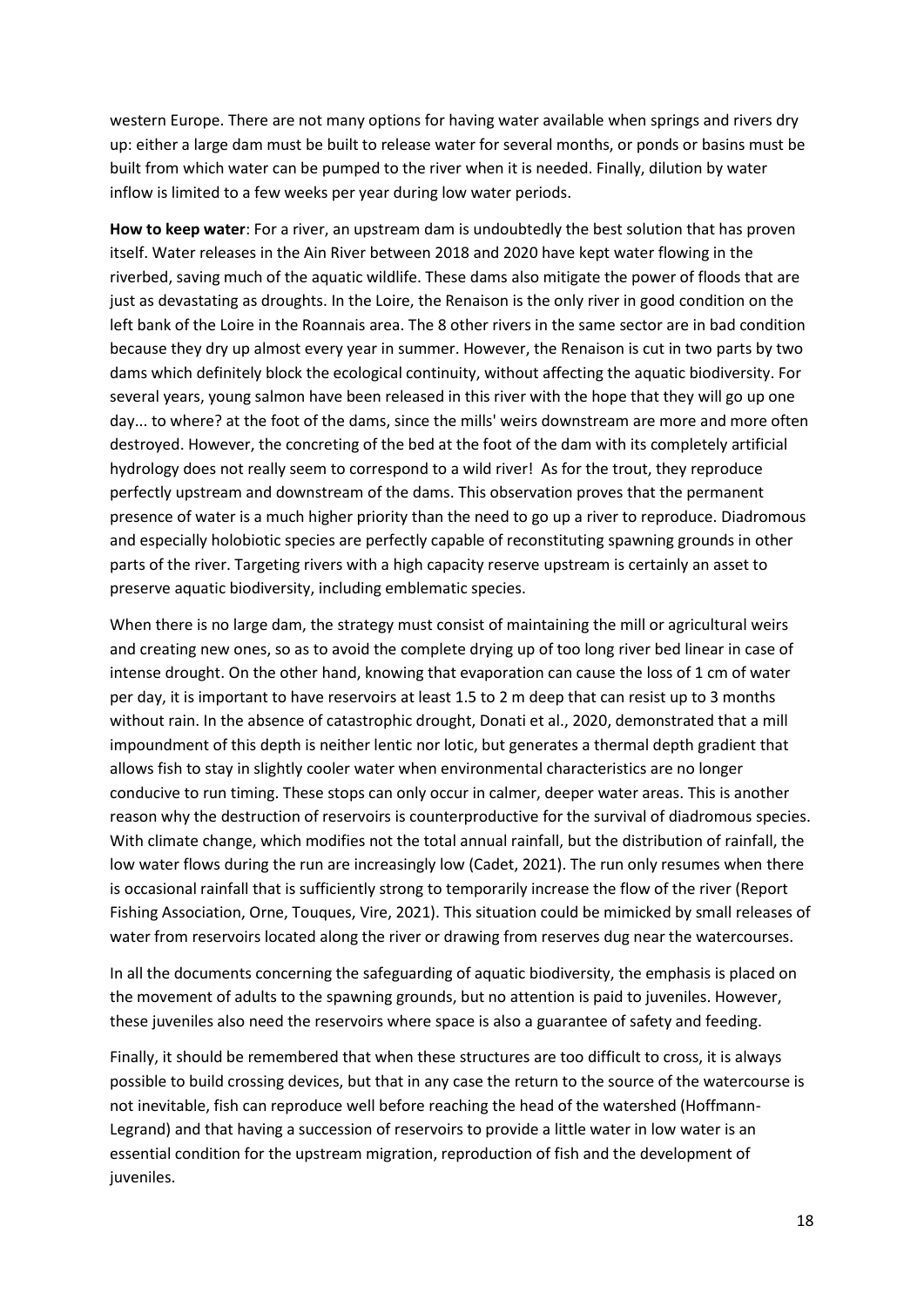**When to store water**. With the modification of rainfall distribution, and the increase in the frequency of floods, it is quite simple to collect water outside the watercourses only on the occasion of these exceptional events. When water flows over water, soils are saturated, taking some of the surplus can only help to control the destructive potential of the flood. The river will not miss this water, especially if it is returned to it later in low water period.

**Where to keep water**. It is necessary to target the rivers and streams that are most likely to offer the most stable fish-friendly conditions possible over time, rather than trying to intervene on the whole territory, based on assessments that were made more than 15 years ago when the climatic context only frightened a few specialists at the time. The first criterion to be taken into account is the effective presence of diadromous fish and to abandon the areas that could be potentially favourable if ever the climate change was controlled. This will avoid the dispersion of means.

The consequences of this strategy. The measures taken to promote the presence of water and its management focused primarily on diadromous species, by maintaining the reservoirs in the rivers, make it possible to achieve the objective with respect to the most fragile species, but without harming the presence of those that do not migrate and prefer calmer and deeper waters. They are all part of the food chain and the diversification of the environment guarantees an equivalent diversification of prey, whether for adults or juveniles, which are largely forgotten by current strategies.

But in addition, this reasoned conservation of the weirs allows humans to exploit the driving force of water and to produce renewable hydroelectric energy in significant quantities, which will help regulate the climate and thus make traditional species competitive (6 billion kWh for watermill only in France). In addition, the natural absorption of CO2 by microscopic organisms present in water bodies in general, as well as in the sea, will also contribute to mitigate climate change. Finally, the raising of the water line by the succession of structures in the minor bed, automatically reinforces the supply of the water table (Darcy's law), which cannot be said to be unaffected at present because of pumping, made compulsory by the disappearance of surface water storage areas. Even if agricultural practices must change, no plant grows without water and beyond our food security, it is also our landscape and its regional and national diversity that is in the balance, being shaped by agriculture for centuries. It is crucial that this practice be allowed to continue, all the more so as the abandonment of cultivated plots, synonymous with a return to nature, would in any case not have a sufficiently rapid impact on global warming to allow a return to the pre-industrial situation. But it would have dramatic consequences on the human species!

#### **Priority 2: Good water quality**

It is not in winter, when water is abundant, that the problems of physical and chemical quality of water arise the most, but during low water. As the pollutants do not evaporate, their concentration increases, as does the water temperature, especially when the river is no longer flowing. Naturally,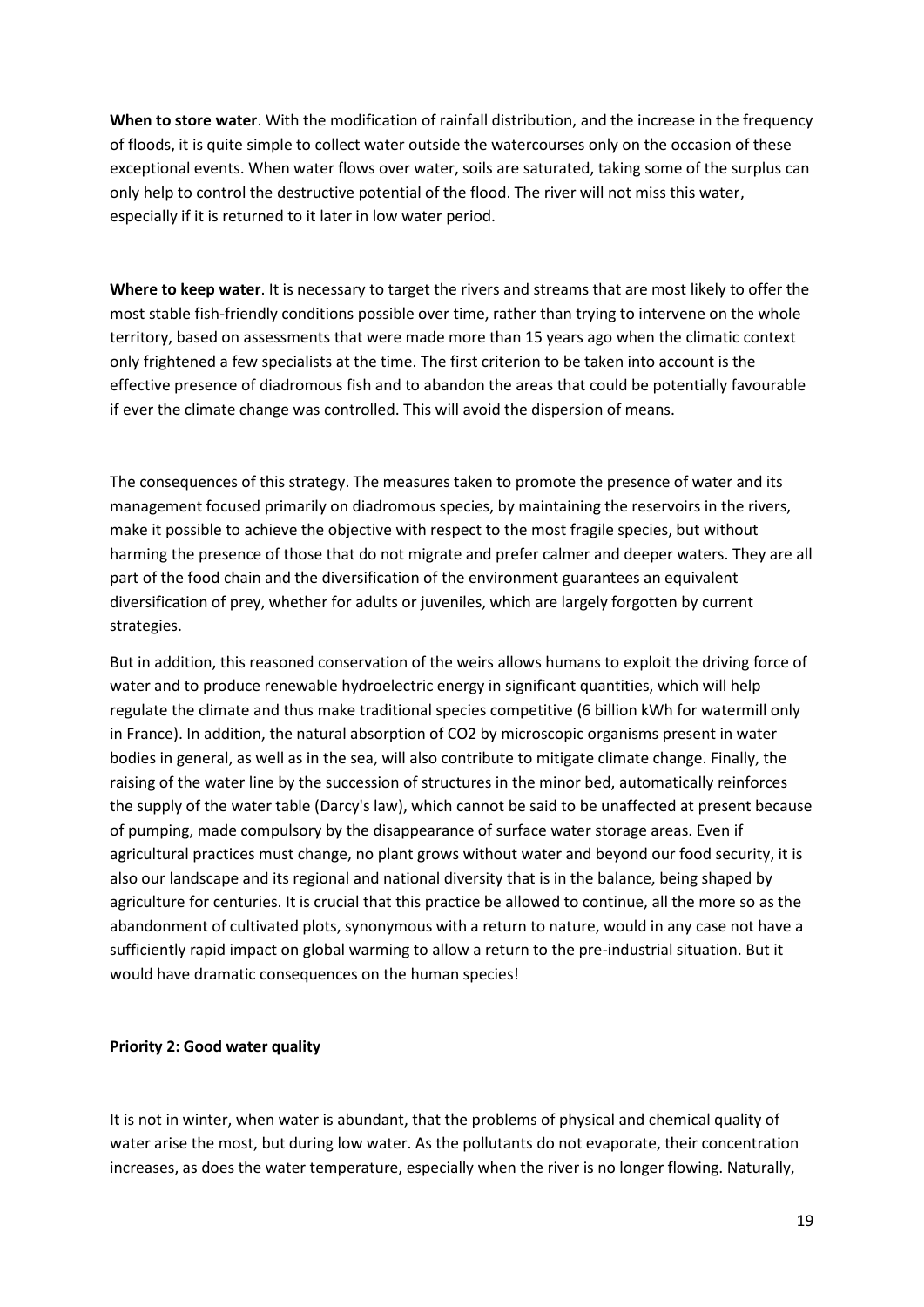the larger the body of water impounded, the less impact surface heating will have on fish, since it simultaneously generates a thermal depth gradient (Donati, 2020). Mill impoundments are often blamed for warming river water, but a thorough study shows that these are only superficial changes. Moreover, scientists in their studies do not take fragmentation into account at all when estimating water temperature, they use the temperature of the atmosphere. For example, Hoffmann-Legrand (2021) demonstrates that water temperature has a significant impact on migrants, but not "the restoration of ecological continuity", whereas if the destruction of structures on certain western rivers (such as the Touques) had indeed caused a significant difference in temperature, the parameter would have been significant. This is not the case. On the other hand, we propose a dynamic management of the low water levels, with artificial contributions of water, completely impossible currently in particular because all the policy led until now aimed at reducing the mass of water stored in the bed of the river rather than to increase it as we recommend it. A large mass of water obviously has a greater thermal inertia and it is this parameter, more than the instantaneous and temporary warming, that is important for aquatic biodiversity.

As for pollution, it is difficult to act to reduce it insofar as the chemical molecules that are most penalising for the physiology of diadromous and all fish, are extremely difficult to detect. Currently, no treatment plant eliminates drug residues or endocrine disruptors. Therefore, there is only one way to mitigate the impact of pollution: dilution, i.e., increasing the mass of stored water flowing in the river during the driest months. This is entirely feasible, but only if you target the most promising watersheds (including using IPCC forecasts), not if you generalize the actions to the entire country, under the pretext that there might be migratory fish everywhere. The advantage of the dilution technique is that it is totally dependent on measures to ensure that water is always present in the riverbed, even during the most intense drought episodes, as described above.

The most delicate part of the migration is at the mouth of the river. It is in this interface between the saltwater and freshwater environment that endocrine disruptors will do the most damage to the fish, which undergo physiological transformations of adaptation and maturation of reproductive organs (Kestemont, University of Namur, 2022). The Spanish study (Bizarro, C. et al.,2014) confirmed the impact of this pollution on gonad development. There is no way to act directly and quickly on these chemical disruptors present in the water in infinitesimal doses, but we can hope that a greater flow during low water should cause a kind of "washing" of the mouth followed by a very strong dilution in the sea.

Mouths are currently the only places where a study of the impact of pollution on migrants has been undertaken, simply because no large-scale research has been conducted to characterize and map chemical barriers along the entire length of a river. Completion of this research project will help refine urgent actions to improve freshwater fish movement and health.

Collateral benefits include the lagoon effect (Pinay et al., 2017), which is triggered whenever river water is slowed by a structure, even if it crosses it by overflow. Only in the calmer water do the biological processes that will digest certain pollutants such as nitrates, phosphorus, and some pesticides take place. This lagoon system has been widely copied by communities in small towns that use it to treat wastewater. The water that comes out of a mill is always cleaner and more oxygenated than the water that goes in, which is very favourable to fish.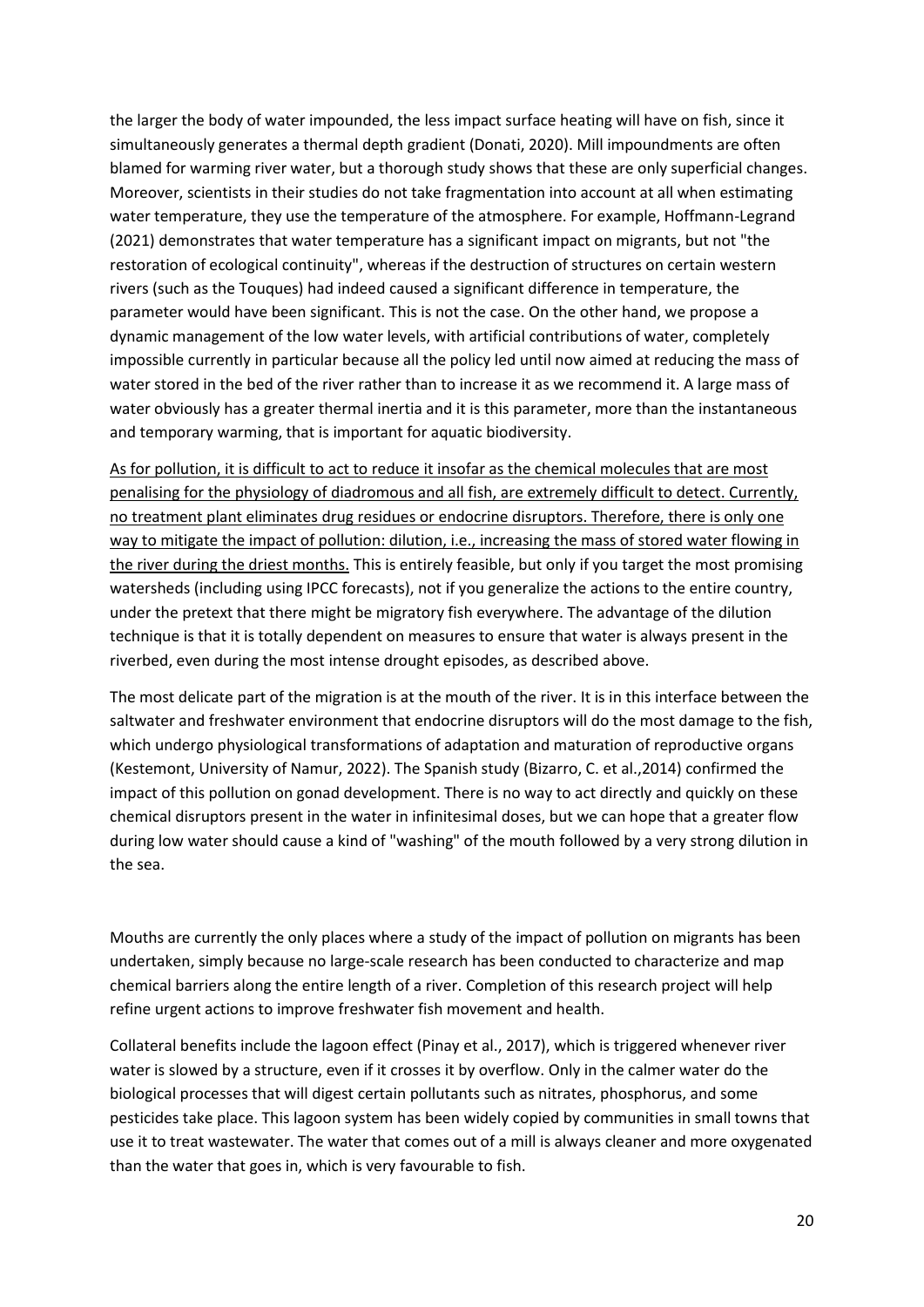#### **Priority 3: Specific species**

**The diadromous species** reproduce in specific places in our rivers more or less far from the mouth. The current fragmentation, considered by many to be responsible for the disappearance of these species, is certainly not as dramatic as it is made out to be, since the fish still reproduced for decades after access to their spawning grounds was theoretically definitively prohibited. They found spawning grounds elsewhere, in new areas, which proves that the ascent to the most extreme point of the watershed is not mandatory.

It is technically possible to reconstitute spawning grounds at shorter distances from the mouth, which will offer the ideal characteristics from the granulometric, hydrological and thermal point of view, likely to be used by the fish, knowing that they are perfectly capable of changing spawning grounds as we have previously explained. The weirs cannot be considered as irremediable brakes to the movement, since it is quite obvious that these fish had to cross obstacles of "natural height", i.e., similar to those which were built by the beavers, reproduced with the identical one by the builders of mill. It should be noted that globally, all structures taken together, from 20 cm to 50 m in height, the scientific council of the AFB, now OFB, has estimated that only 10% of them pose crossing problems. It is important not to substitute ourselves for nature, which has never sent migratory fish into channels without difficulties, and therefore without the natural selection that is indispensable for the emergence of resistant wild strains.

**Farmed fish**. The deleterious effects of hydromorphology operations to facilitate the movement of fish have been aggravated by the stocking of fish intended to reinforce the numbers. These farmed fish are domesticated fish with seriously eroded instincts. Even if farmed salmon are a priori capable of returning to the river in which they were released, their interbreeding with wild individuals constitutes a genetic pollution that reduces the adaptive potential of the species (Hoffmann-Legrand, 2021). It should be remembered that there is only one wild salmon conservatory in Chanteuges in the Haute-Loire, whose fish are sent to many French and European rivers, which does not correspond to the wild behaviour of salmon.

If more important efforts are to be made with regard to its emblematic species, one of the most important would be to permanently close fishing for several years and not only fishing for these few species. From the shore, the fisherman can only identify his catch after bringing it ashore, injuring, stressing and exhausting it, which compromises the rest of its journey, when it is a migratory species.

**Invasive species**. In our rivers, invasive species are all those that are unable to survive in running water, assuming that if humans had not built structures that slow down the water, they would not have been able to settle and therefore would not exist. This assumption implies that before the mill weirs, there were no obstacles across the minor bed of the rivers, which is totally false, since there were the woodjams and the multitudes of beaver dams. In other words, even if man has voluntarily added up to 40% of the aquatic species, they have always had the capacity to survive in our pre-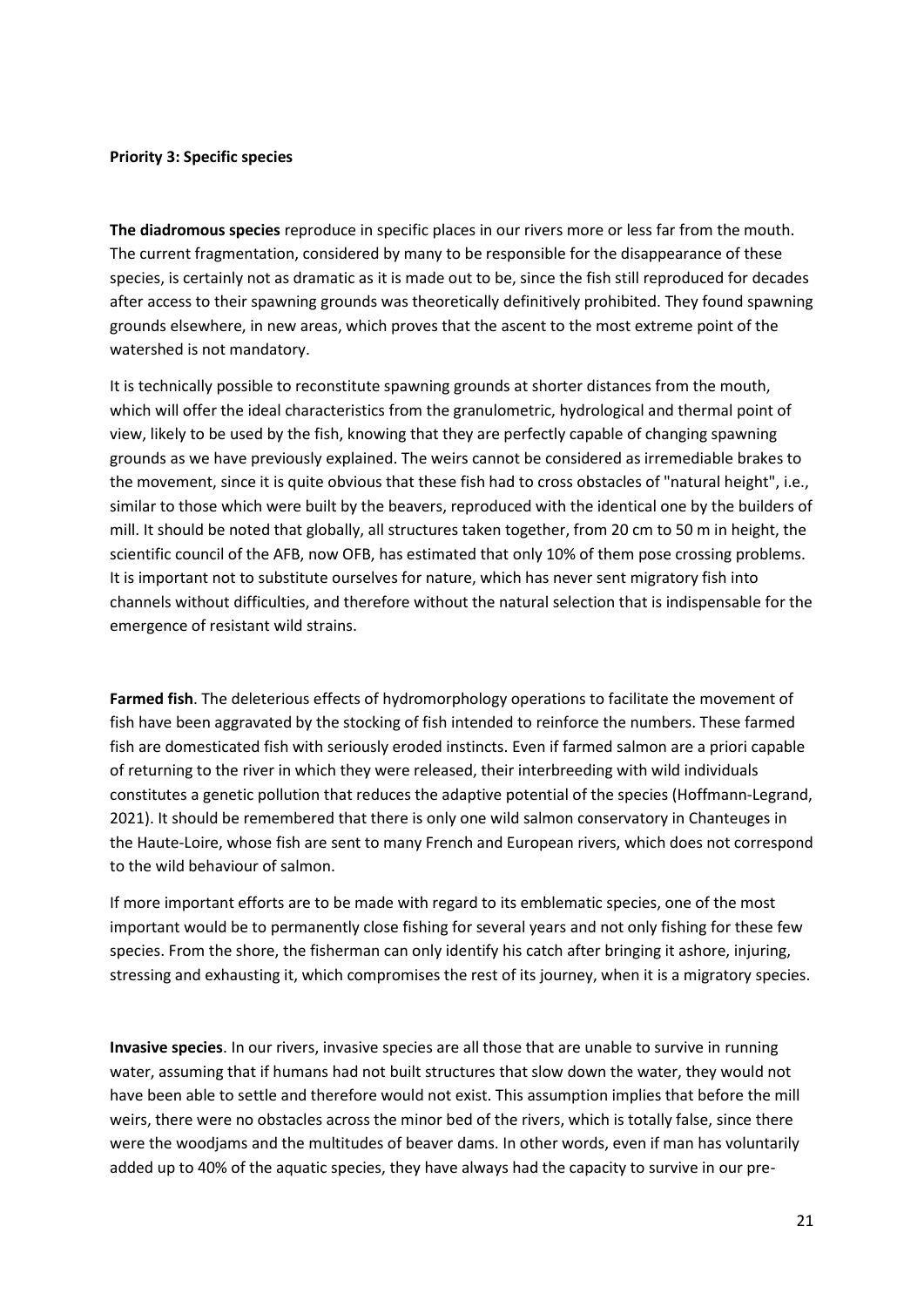Anthropocene wild rivers and would have ended up there at some point. Indeed, since these species do not migrate, how is it possible that their distribution area is constantly increasing while their crossing capacities, independently of the fact that they are sedentary, are much lower than those of salmonids? Assuming that they benefit from external assistance by birds that release their prey or by fishermen, their extension can be explained first of all by the fact that they reproduce better in warmer water, thus benefiting from global warming which gives them an advantage over others. They are invasive by inadvertence, because the traditional species were no longer able to occupy the usual space. Since it remains impossible to stop global warming quickly, it is extremely important not to destroy their habitat in the river, i.e., the partially lentic reservoirs. By reinforcing a policy of destroying structures, there is a risk of seeing the disappearance of the so-called "invasive" species and of ending up with a completely empty river, since the traditional species will not multiply because of global warming. (The dramatic decrease of fish number and diversity following the fish pass building in Belgium is alarming; Benitez, 2022) This is so even if the habitat, which the law has arbitrarily chosen for them, and which does not resemble at all that of a prehistoric wild river, is unfortunately abused as "restored". For temperate zone fish, it is a double punishment: different environment and different habitats. The conservation of freshwater biodiversity can only be established on new species assemblages, necessarily different from those "before" and which will include species that are considered for now as non-native. This is a law of nature that does not take into account how we label species in relation to our own interests.

Finally, the only truly invasive species are precisely those that we release to support the population before the opening of the fishery, without having measured the impact they will have on food competition, nor on the life traits of wild individuals after hybridization, because they will suddenly occupy the space of endemic strains. For trout, for example, the releases practiced for fishing for the past 40 years, have made the wild strains disappear unless they were isolated by an impassable obstacle (Genetic study of trout, Loire fishing association, 2016). In other words, the management of this fragmentation, whose artificiality is proportional to the height of the structure, must absolutely be integrated into the management plan to protect the relictual aquatic biodiversity. No global approach on a national scale can be envisaged to safeguard the "historical" equilibrium between species everywhere, but on the other hand, they can be preserved in places in a totally artificial way, whenever it has been possible to erase the warming and pollution of the water. The simplest way is to mechanically construct spawning areas where fish can reproduce for some time, knowing that, despite everything, these species that live partially in an uncontrollable environment like the sea are not saved because a small part of their existence is reinforced.

#### **D. Conclusion:**

To perceive the decline of aquatic biodiversity over a period as short as about 30 years is certainly a particularly alarming situation that justifies the search for urgent scientifically justified solutions. In order to predict the impact of the measures to be taken, scientists need sufficiently large numbers of data to obtain results statistically significant. In the field of aquatic biodiversity, the only data available today are climatic, hydrological and morphological, thanks to the census of structures on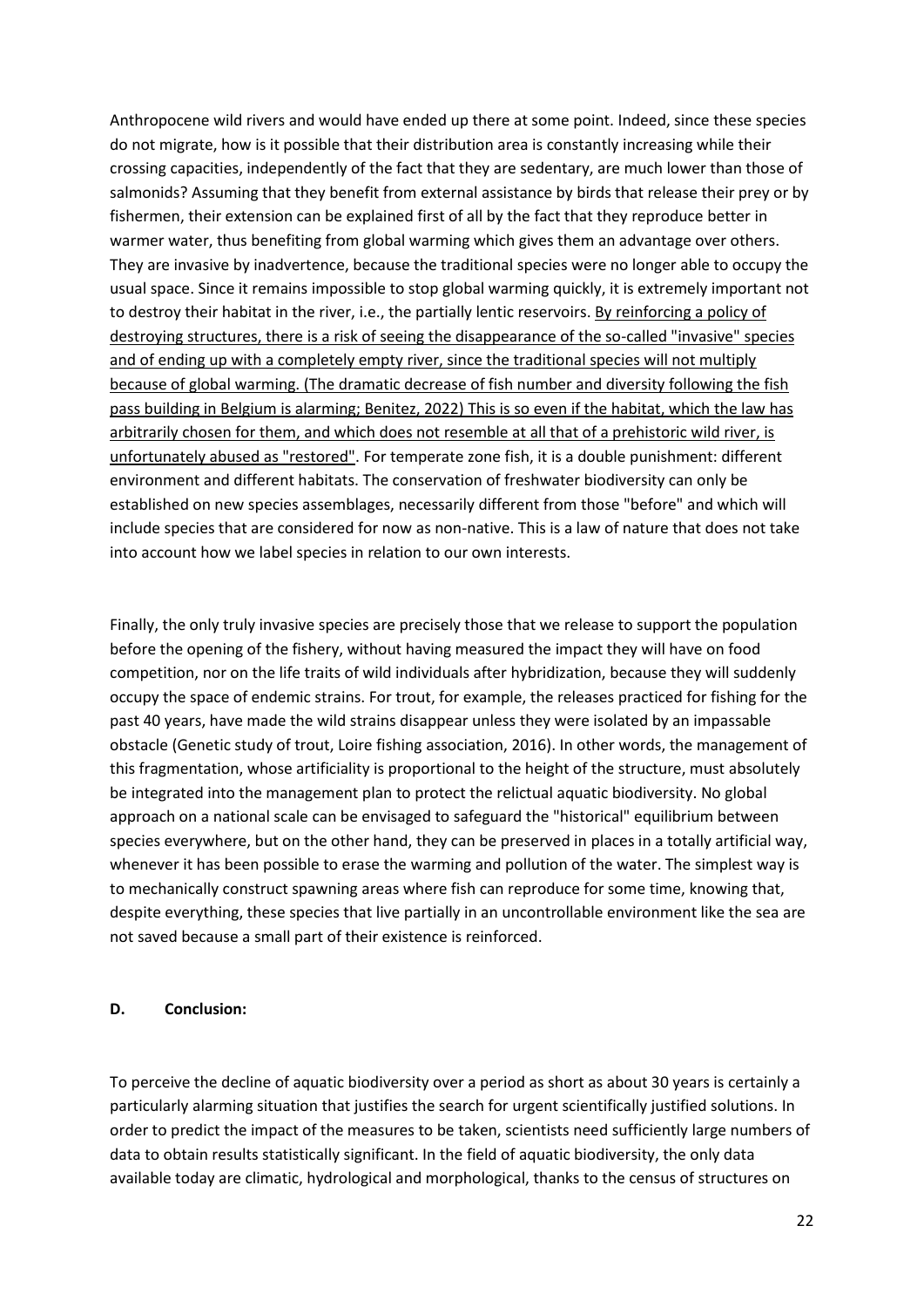European rivers. In fact, the latter constitute the only parameter on which it is possible to act quickly with an artificial and especially visual statistical "justification".

Even if the objective was to erase all traces of man in order to free nature and safeguard aquatic biodiversity, it quickly became clear that this strategy could not be applied to current rivers, except to put the very existence of human beings in danger, who need water not only to survive like animals, but to live comfortably. It was therefore necessary to resign ourselves to the destruction of small obstacles, such as mill weirs, whose use has often been abandoned following administrative pressures, thus becoming a priori useless for us and, by particular interest, for nature. Unfortunately, these small structures, although built by men, are the only rehabilitated remnants of the prehistoric wild rivers that hosted the aquatic biodiversity we wish to restore. They are the ones that generate the natural functionalities of the rivers whose different services have managed to compensate for degradations that did not exist before human activities generated pollution and accelerated climate degradation. In other words, by erasing these services, it will be impossible to slow down the erosion of aquatic biodiversity, since this operation simultaneously worsens the impact of the two parameters: hydrology and temperature, which are statistically associated with the disappearance of aquatic species. On the contrary, it is by reinforcing the actions of these small neo-dams within the river ecosystem that it will be possible to stabilize, or even reverse this disastrous trend towards the disappearance of these fish, which some people consider (out of interest) as real fish! It depends on one thing: the permanent presence of sufficient water to quickly mitigate the impact of global warming, while waiting for the measures taken to reduce our greenhouse gas emissions and pollution to be effective in a context of human population that continues to grow. We will not save nature by eliminating humans, and vice versa, and in any case, not by taking measures to prevent storing water in the land when it runs out. Strengthening our network of ponds, reservoirs, weirs and dams and exploiting their potential will solve 99% of our problems of erosion of aquatic biodiversity, while waiting for better days. This "water for all" strategy puts an end to the idea that everything man has done is harmful to nature and the planet, except for what he is going to do now, which is bound to be beneficial since it will reduce his quality of life. The cruel events that are taking place in Ukraine have just brutally reminded us that no country, even a rich one, potentially capable of buying elsewhere what it has not produced at home in the name of a biased vision of environmental protection, must still secure its energy and food independence. Now, these two fundamental needs depend on a resource which, by chance, we have abundantly in Europe: water; provided that we take care to make sufficient reserves that will serve to feed nature AND humans. If one lacks it, the other will lack it. It is urgent to put an end to all programs that aim to reduce our water stocks by facilitating the direct flow of our rivers to the sea.

The collapse of the world's biodiversity is a problem for which everyone knows the solution: the reduction of CO2 and other greenhouse gas emissions. The techniques to achieve this are also well known: no more transportation, no more agriculture, no more heating, no more of everything that makes life liveable. In other words, the solutions are not applicable. We can only hope for a small progressive improvement that can in no way put an end to the great animal extinction. To act quickly, there is only one solution: we must mitigate the most harmful consequences of our greenhouse gas emissions: temperature and pollution. The tool to moderate the impact of these two parameters while participating in the reduction of greenhouse gas emissions is water. We know how to reduce temperature with water, we know how to dilute pollution with water and we know how to produce renewable energy with water. To those who find this proposal sometimes utopian, we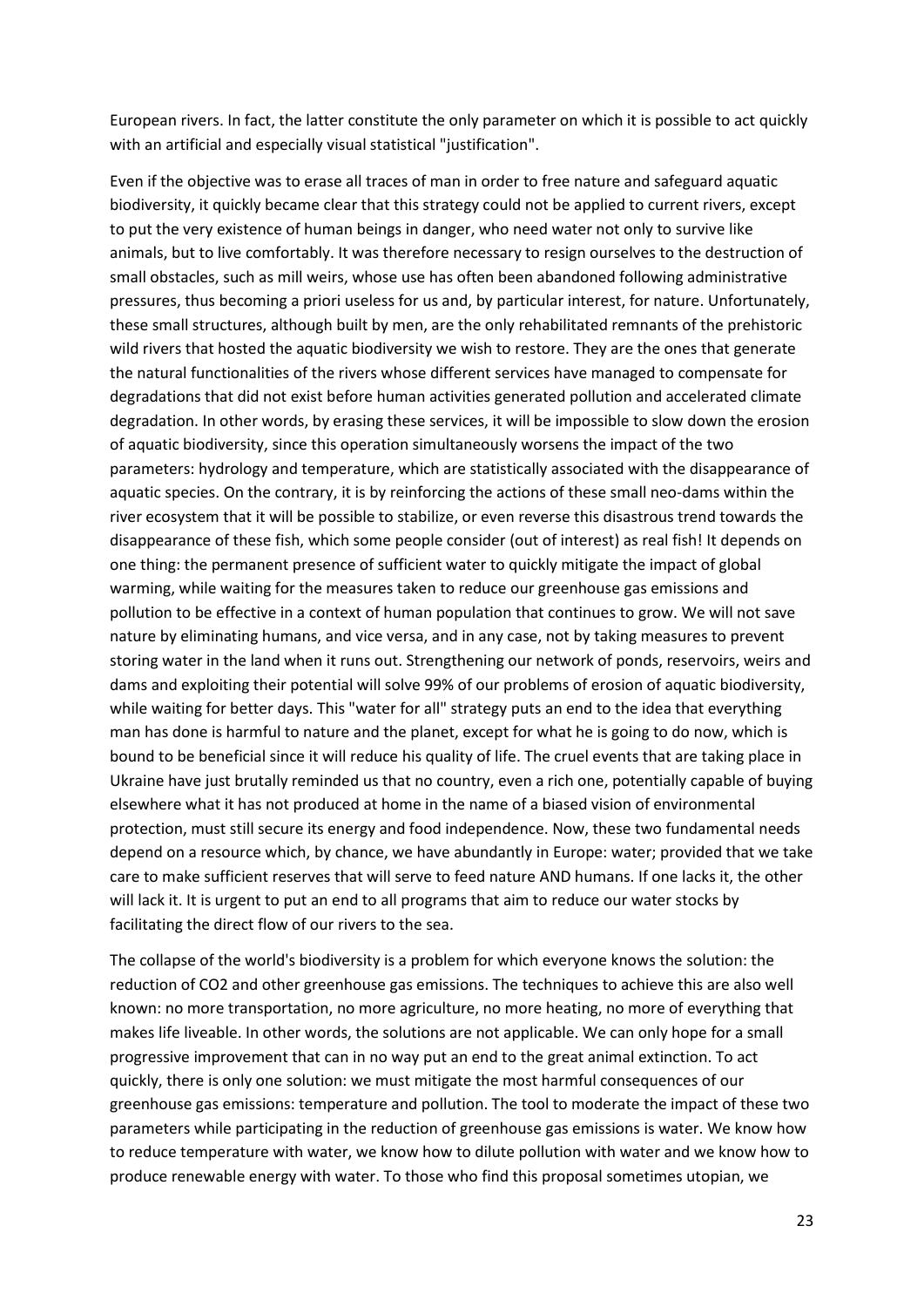answer that a few weeks ago, we thought that around 2050 or 2100, human mortality was going to increase in Europe as a result of global warming... Today, with the events in Ukraine, we are not at all sure that humanity is going to survive the next nuclear war which is still possible tomorrow and we are totally sure that we will have a food shortage, in our so rich countries, in a few weeks, before the end of 2022.

Patrice Cadet

President ASM Loire Director of Research IRD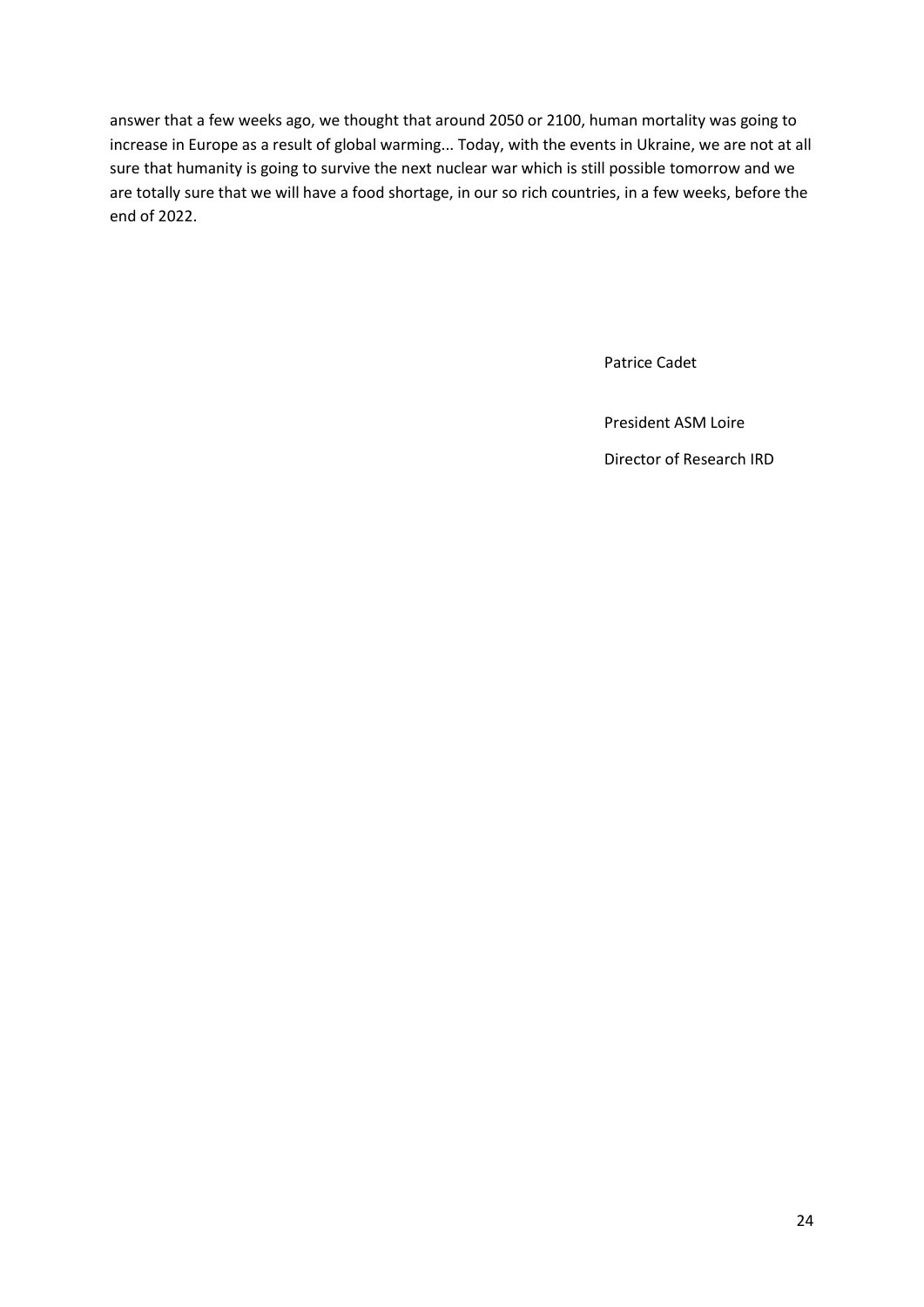#### Bibliography

Bachelier R (1963), [L'histoire du saumon en Loire](http://www.kmae-journal.org/component/solr/?task=results#!q=bachelier%20saumon%20loire&sort=score%20desc&rows=10&e=kmae), 1, Bull. Fr. Piscic. 211, 49-70.

Bachelier R (1964), [L'histoire du saumon en Loire](http://www.kmae-journal.org/component/solr/?task=results#!q=bachelier%20saumon%20loire&sort=score%20desc&rows=10&e=kmae), 2, Bull. Fr. Piscic. 213, 121-135.

[Benitez,](https://sciprofiles.com/profile/935474) J.P., [Dierckx,](https://sciprofiles.com/profile/author/NXd2MGpmb0RPbGtEVFhlWWhVbm1OT3FPQVREb1V1ejQwQ0NEWDhaVHBsMD0=) A., [Rimbaud,](https://sciprofiles.com/profile/author/UVZMRGxUWi9zdGhCNk1MSEswVGpDM3JMbDI0TjU0RE4xc2s1Tm0vZ2Z5OD0=) G., [Nzau Matondo,](https://sciprofiles.com/profile/680056) B.[, Renardy,](https://sciprofiles.com/profile/author/VmF0dGFzMTM2L2FpUzlsZXFDUGtiZytuaTE5aXNOQURqTWNxMjliaDFzaz0=) S., [Rollin,](https://sciprofiles.com/profile/author/K2kwRDFwNU8zZURrc2ZqalMyeXNodXU2djUvTkxjM3JsMDltV1RhWnY4MD0=) X., [Gillet,](https://sciprofiles.com/profile/author/b2VtT3hQK2NQN3dMOS9UaXIyd3RUaE5SQVlJMWJnVWFWZk5DSTJaMWtQendCOFFoV0VyVUVTZm9pK3BGN3pJSg==) G., [Dumonceau,](https://sciprofiles.com/profile/author/WnB0UXNGcEY5dVpSeXpXMXNNV2hEN1YwaEd2eDRYTHJEQVJGVk5RVDd1azNYS1Z5K2FtSlgvWHFwTG1JTy9CSw==) F., [Poncin,](https://sciprofiles.com/profile/author/NWFDWjJMbDFkcWJSUy91ZThQUmZKRDk3dVhGcS9GYVVPK0o1QkZrT2hWST0=) P., [Philippart,](https://sciprofiles.com/profile/author/ME5VL1VrREhiZ0tyQkxONSs2Z2V5TmlFN2NxbGdmUW94RzNBcngxdzJUaz0=) J-C.[, Ovidio,](https://sciprofiles.com/profile/935117) M., 2022, Assessment of Fish Abundance, Biodiversity and Movement Periodicity Changes in a Large River over a 20-Year Period. Environments 2022, 9(2), 22; [https://doi.org/10.3390/environments9020022.](https://doi.org/10.3390/environments9020022)

Bizarro, C. et al. (2014)[. Intersex condition and molecular markers of endocrine disruption in relation](https://www.sciencedirect.com/science/article/pii/S014111361300189X)  [with burdens of emerging pollutants in thicklip grey mullets \(Chelon labrosus\) from Basque estuaries](https://www.sciencedirect.com/science/article/pii/S014111361300189X)  [\(South-East Bay of Biscay\).](https://www.sciencedirect.com/science/article/pii/S014111361300189X) [Marine Environmental Research,](https://www.sciencedirect.com/science/journal/01411136) 96 : 19-28.

Boulêtreau, S. et al (2018), [Adult Atlantic salmon have a new freshwater predator,](https://journals.plos.org/plosone/article?id=10.1371/journal.pone.0196046) PLoS One, 13(4): e0196046.

Bravard, J.P. et Lévêque, C., 2020, La gestion écologique des rivières françaises, L'Harmattan, 361 pages.

Cadet, P., 2018. Il faut sauver le saumon de la « Loire sauvage ». Moulin de France, 114, 34-35.

Cadet, P., 2021. Et si pour sauver les poissons migrateurs, il fallait sauver l'eau ?, Moulins de France, 126 : 34-37.

Cajaraville, MP; Hauser, L; Carvalho, G; Hylland, K; Olabarrieta, I; Lawrence, AJ; Lowe, D; Goksoyr, A. 2003. Links between genetic damage by xenobiotics at the individual level and the molecular /cellular response to pollution. In: Effects of Pollution on Fish: molecular effects and population responses. AJ LAWRENCE & KL HEMINGWAY (eds.), Blackwell Science Ltd, Oxford, pp 14-82.

CS/2018-02 : Note du conseil scientifique de l'AFB : Eléments de réponse à certains arguments contradictoires sur le bien-fondé du maintien et de la restauration de la continuité écologique dans les cours d'eau. Conseil scientifique de l'agence française pour la biodiversité, séance des 26-27 avril 2018, 5 pages.

Demeinex, B., 2017. Demain, tous crétins ? Quand les perturbateurs endocriniens menacent l'intelligence humaine. Film par Gilman, S. & de Lestrade, T.

[Depiereux, S.,](https://researchportal.unamur.be/fr/persons/sophie-depiereux) Liagre, M., Danis, L., De Meulder, B., [Depiereux, E.,](https://researchportal.unamur.be/fr/persons/eric-depiereux) Segner, H. & [Kestemont, P.,](https://researchportal.unamur.be/fr/persons/patrick-kestemont) 2014. [Intersex occurrence in rainbow trout \(Oncorhynchus mykiss\) male fry chronically exposed to](https://researchportal.unamur.be/fr/publications/intersex-occurrence-in-rainbow-trout-oncorhynchus-mykiss-male-fry)  [ethynylestradiol.](https://researchportal.unamur.be/fr/publications/intersex-occurrence-in-rainbow-trout-oncorhynchus-mykiss-male-fry) [PLoS ONE.](https://researchportal.unamur.be/fr/publications/?pageSize=50&ordering=publicationYearThenTitle&descending=true&showAdvanced=false&andConceptIds=bdb778eb-cf90-41e5-acc8-c7b0b22167c7&allConcepts=true&inferConcepts=true&searchBy=RelatedConcepts) 9, 7, e98531.

Donati, F., Touchart, L. & Bartout, P. 2020 Les seuils en rivière transforment-ils les milieux lotiques en milieux lentiques ?. Physio-Géo - Géographie Physique et Environnement, AERES, hal-02554591.